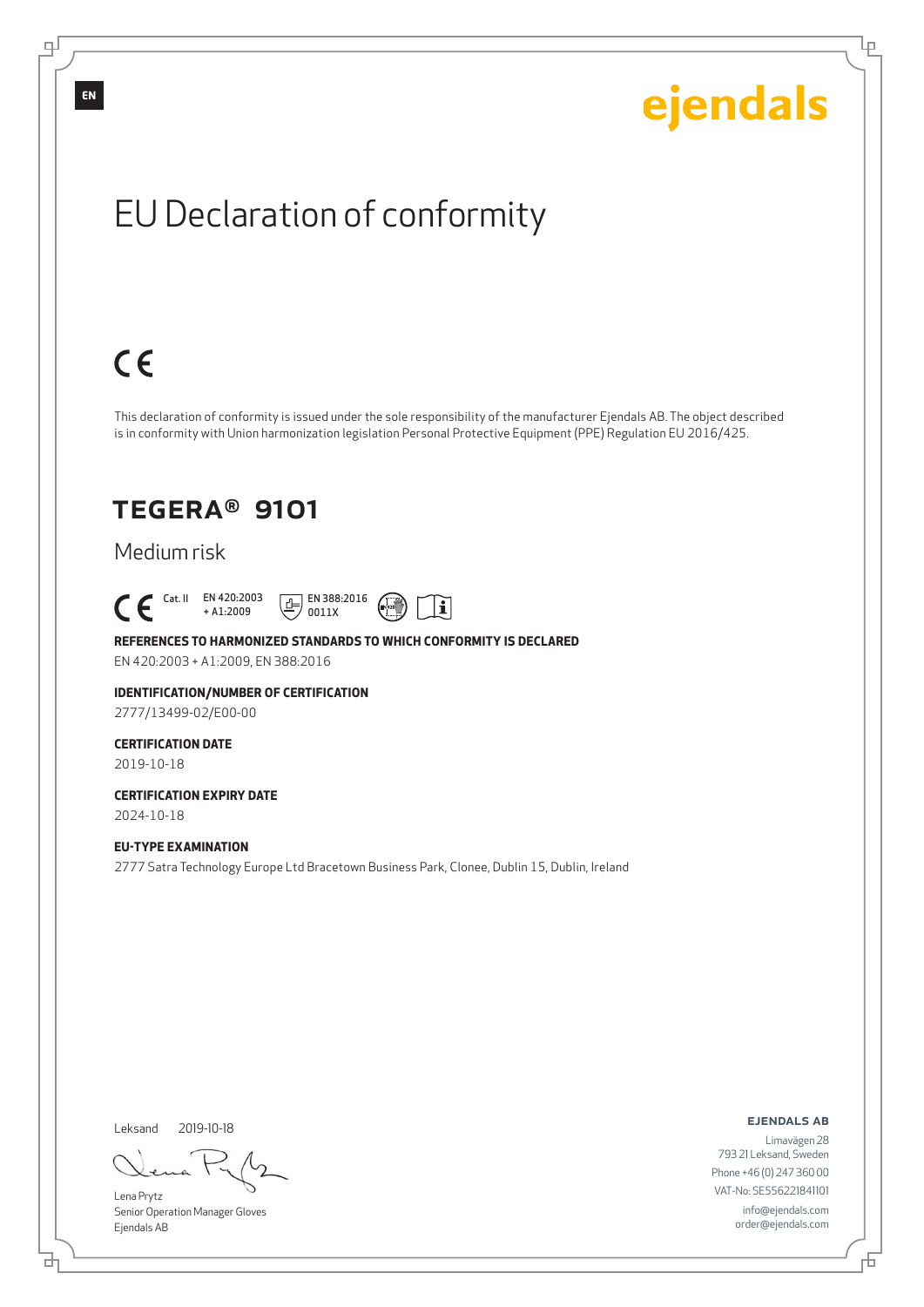Lρ

## EU-försäkran om överensstämmelse

## $C \in$

Denna försäkran om överensstämmelse utfärdas på eget ansvar av tillverkaren Ejendals AB. Föremålet för försäkran överensstämmer med EU-harmoniserad lagstiftning för personlig skyddsutrustning (PPE), EU-förordning 2016/425.

## TEGERA® 9101

## Medelhög risk



**HÄNVISNINGAR TILL DE HARMONISERADE STANDARDER SOM AVSES MED FÖRSÄKRAN OM ÖVERENSSTÄMMELSE** EN 420:2003 + A1:2009, EN 388:2016

 $\mathbf i$ 

## **IDENTIFIERING/CERTIFIKATSNUMMER**

2777/13499-02/E00-00

### **CERTIFIERINGSDATUM**

2019-10-18

### **CERTIFIERINGENS UTGÅNGSDATUM** 2024-10-18

**EU-TYPKONTROLL**

2777 Satra Technology Europe Ltd Bracetown Business Park, Clonee, Dublin 15, Dublin, Ireland

Leksand 2019-10-18

Lena Prytz Driftschef Handskar Ejendals AB

<u>다</u>

ejendals ab

Đ

Limavägen 28 793 21 Leksand, Sweden Phone +46 (0) 247 360 00 VAT-No: SE556221841101 info@ejendals.com order@ejendals.com

டி

**SV**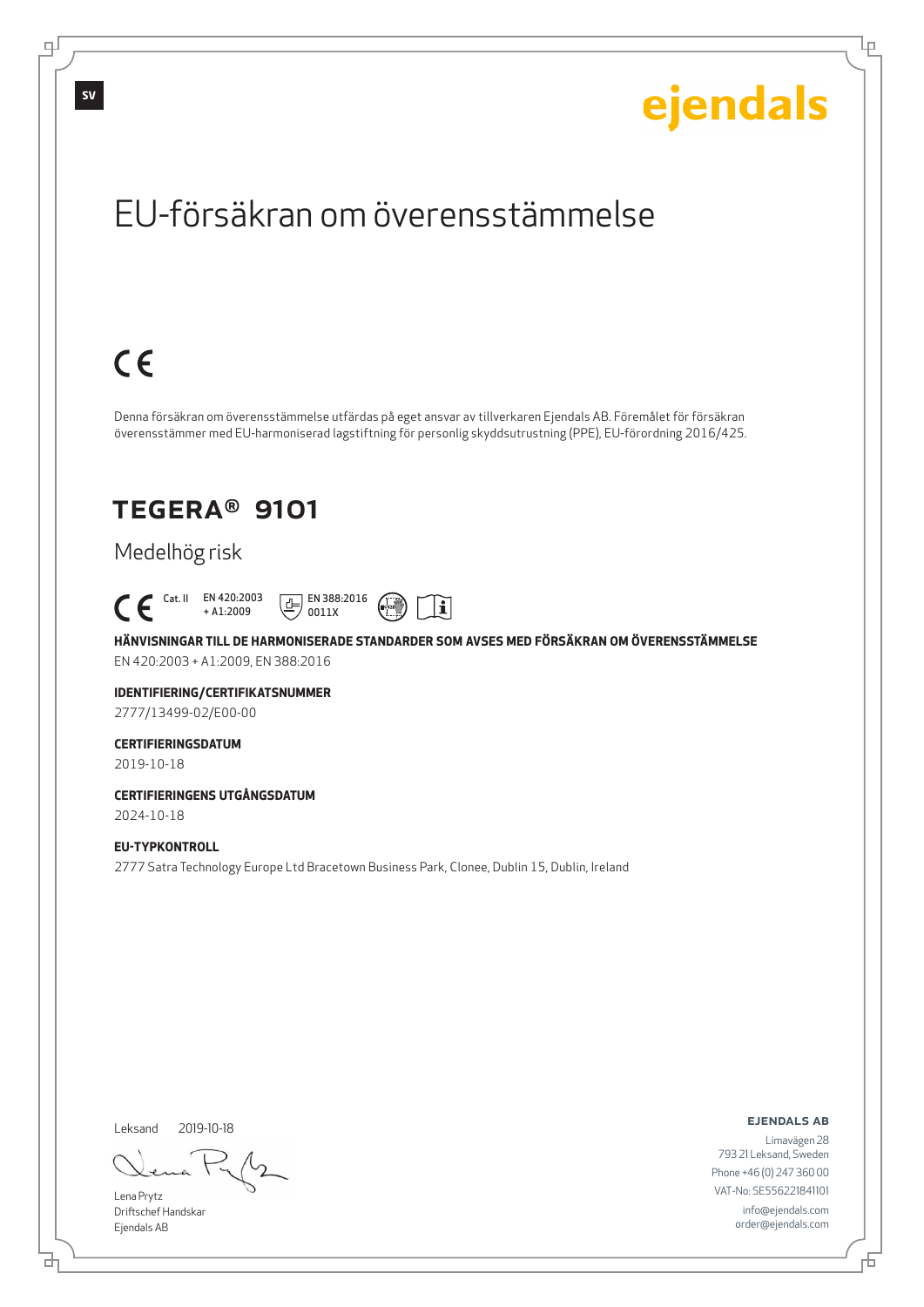Ļμ

## EF-erklæringen om overensstemmelse

## $C \in$

Denne overensstemmelseserklæring udstedes alene på Ejendal AB ansvar. De produkt, der er beskrevet er i overensstemmelse med Europa-Parlamentets og Rådets forordning (EU) 2016/425 2016 om personlige værnemidler.

## TEGERA® 9101

## Mellemhøj risiko

 Cat. II EN 420:2003 + A1:2009



**HENVISNINGER TIL DE HARMONISEREDE STANDARDER TIL HVILKE OVERENSSTEMMELSE ER ERKLÆRET** EN 420:2003 + A1:2009, EN 388:2016

**IDENTIFIKATION/CERTIFICERINGSNUMMER**

2777/13499-02/E00-00

#### **CERTIFICERINGSDATO** 2019-10-18

**UDLØB PÅ CERTIFICERING**

2024-10-18

### **EU-TYPEAFPRØVNING**

2777 Satra Technology Europe Ltd Bracetown Business Park, Clonee, Dublin 15, Dublin, Ireland

Leksand 2019-10-18

브

Lena Prytz Senior Operation Manager Handsker Ejendals AB

ejendals ab

Đ

Limavägen 28 793 21 Leksand, Sweden Phone +46 (0) 247 360 00 VAT-No: SE556221841101 info@ejendals.com order@ejendals.com

டி

**DA**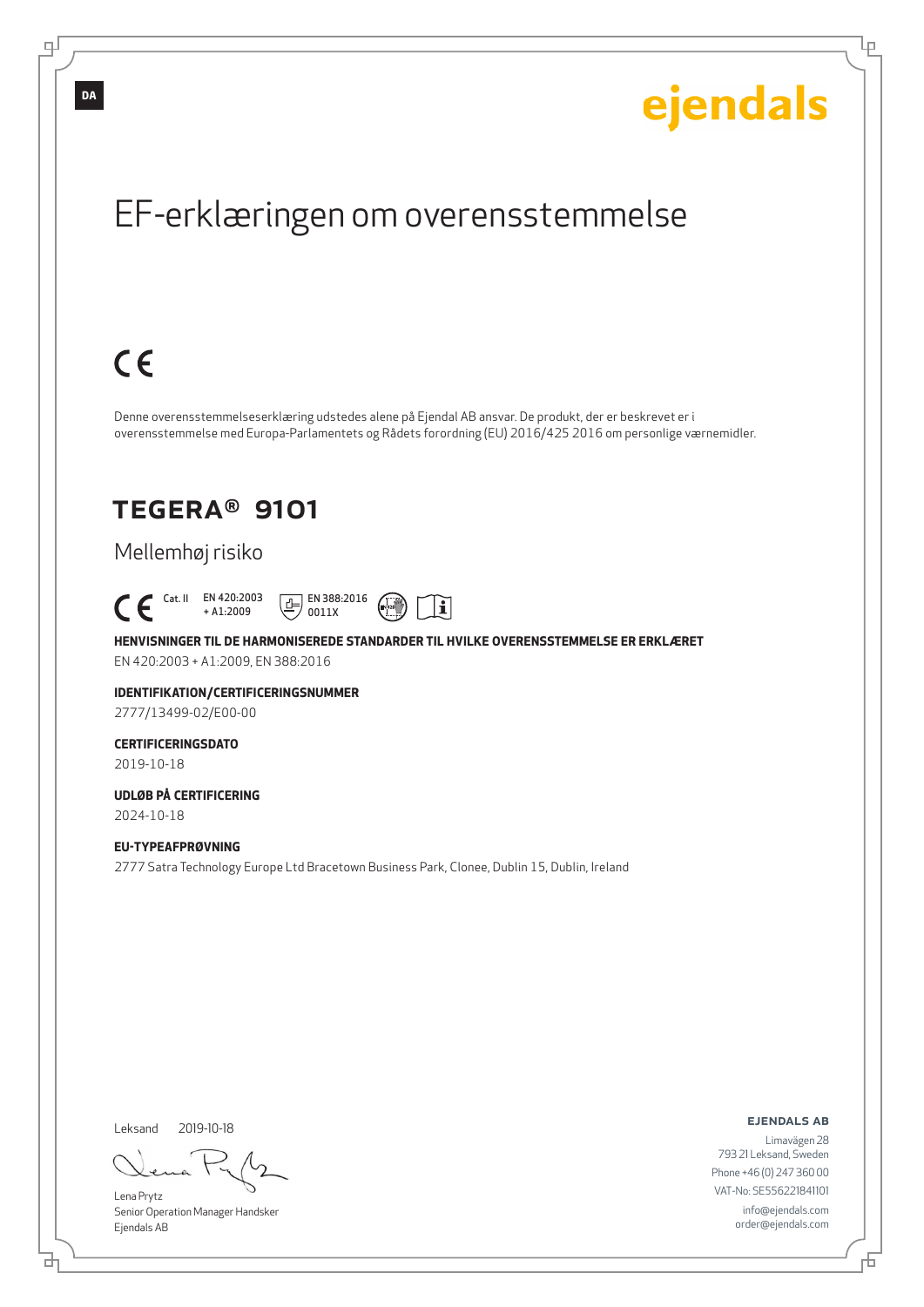Lμ

## EU-asetuksen Vaatimustenmukaisuusvakuutus

# $C \in$

Valmistaja Ejendals AB antaa tämän vaatimustenmukaisuusvakuutuksen omalla vastuullaan. Kuvattu vakuutuksen kohde täyttää Euroopan unionin yhdenmukaistamislainsäädännössä henkilösuojaimia koskevan asetuksen EU 2016/425 vaatimukset.

## TEGERA® 9101

## Keskitason riski



**VIITTAUKSET YHDENMUKAISTETTUIHIN STANDARDEIHIN, JOITA VAATIMUSTENMUKAISUUSVAKUUTUS KOSKEE** EN 420:2003 + A1:2009, EN 388:2016

### **SERTIFIKAATIN NUMERO**

2777/13499-02/E00-00

### **SERTIFIOINTIPÄIVÄMÄÄRÄ**

2019-10-18

### **SERTIFIKAATIN VIIMEINEN VOIMASSAOLOPÄIVÄ** 2024-10-18

**EU-TYYPPITARKASTUS** 2777 Satra Technology Europe Ltd Bracetown Business Park, Clonee, Dublin 15, Dublin, Ireland

Leksand 2019-10-18

Lena Prytz Senior Operation Manager Gloves Ejendals AB

ejendals ab

Đ

Limavägen 28 793 21 Leksand, Sweden Phone +46 (0) 247 360 00 VAT-No: SE556221841101 info@ejendals.com order@ejendals.com

டி

브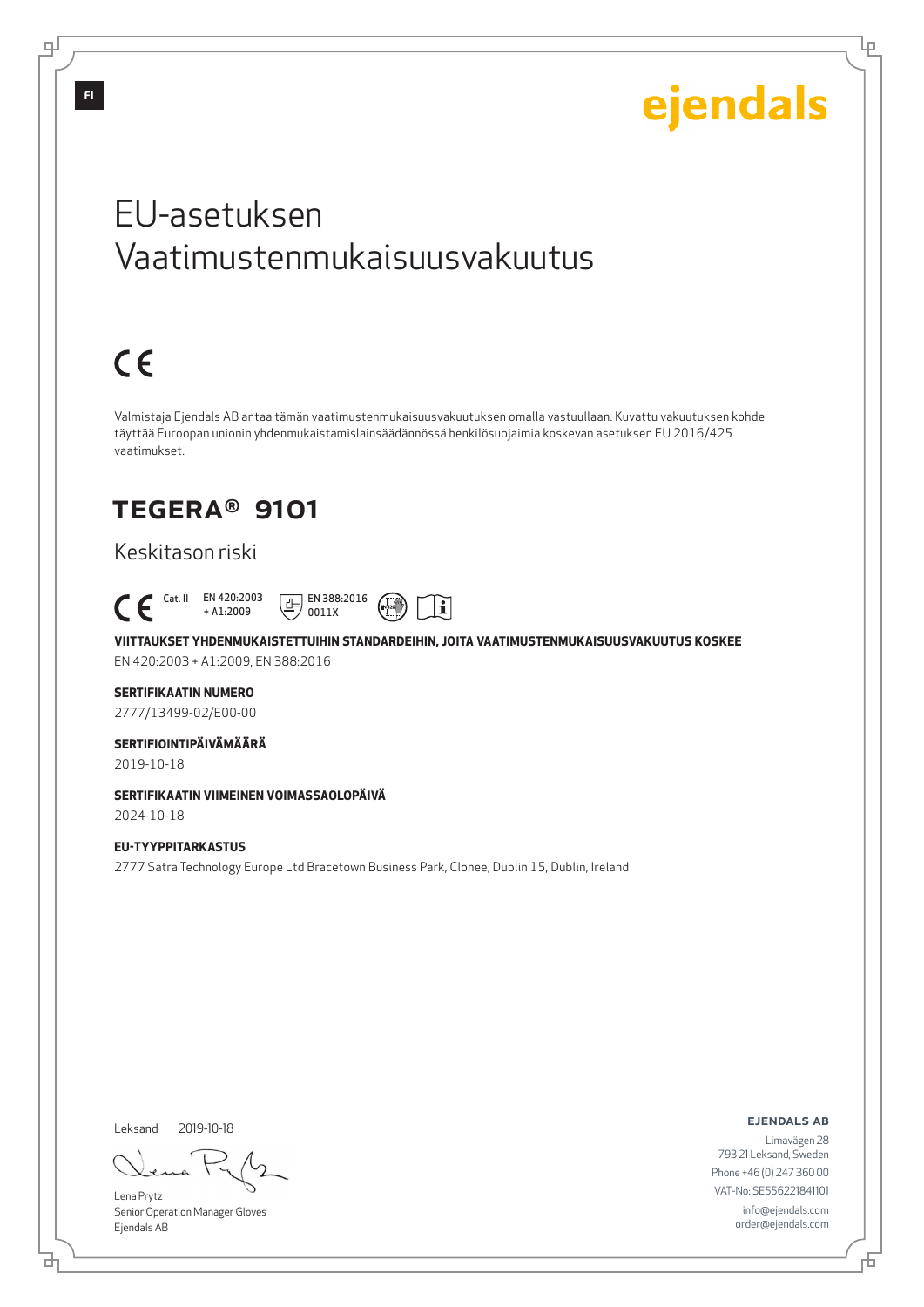Ļμ

## Déclaration de conformité de l'Union Européenne

# $C \in$

La présente déclaration de conformité est établie sous la seule responsabilité du fabricant, Ejendals AB. L'objet décrit est conforme à la Règlementation 2016/425 de l'Union Européenne sur l'harmonisation des législations de l'Union Européenne relatives aux équipements de protection individuelle (EPI).

i

## TEGERA® 9101

### Risque moyen



**RÉFÉRENCES AUX NORMES HARMONISÉES PAR RAPPORT AUXQUELLES LA CONFORMITÉ EST DÉCLARÉE**

EN 420:2003 + A1:2009, EN 388:2016

### **IDENTIFICATION/NUMÉRO DE CERTIFICATION**

2777/13499-02/E00-00

### **DATE DE CERTIFICATION**

2019-10-18

#### **DATE D'EXPIRATION DU CERTIFICAT** 2024-10-18

### **EXAMEN UE DE TYPE**

2777 Satra Technology Europe Ltd Bracetown Business Park, Clonee, Dublin 15, Dublin, Ireland

Leksand 2019-10-18

Lena Prytz Directeur Exécutif, Gants Ejendals AB

#### ejendals ab

Limavägen 28 793 21 Leksand, Sweden Phone +46 (0) 247 360 00 VAT-No: SE556221841101 info@ejendals.com order@ejendals.com

டி

**FR**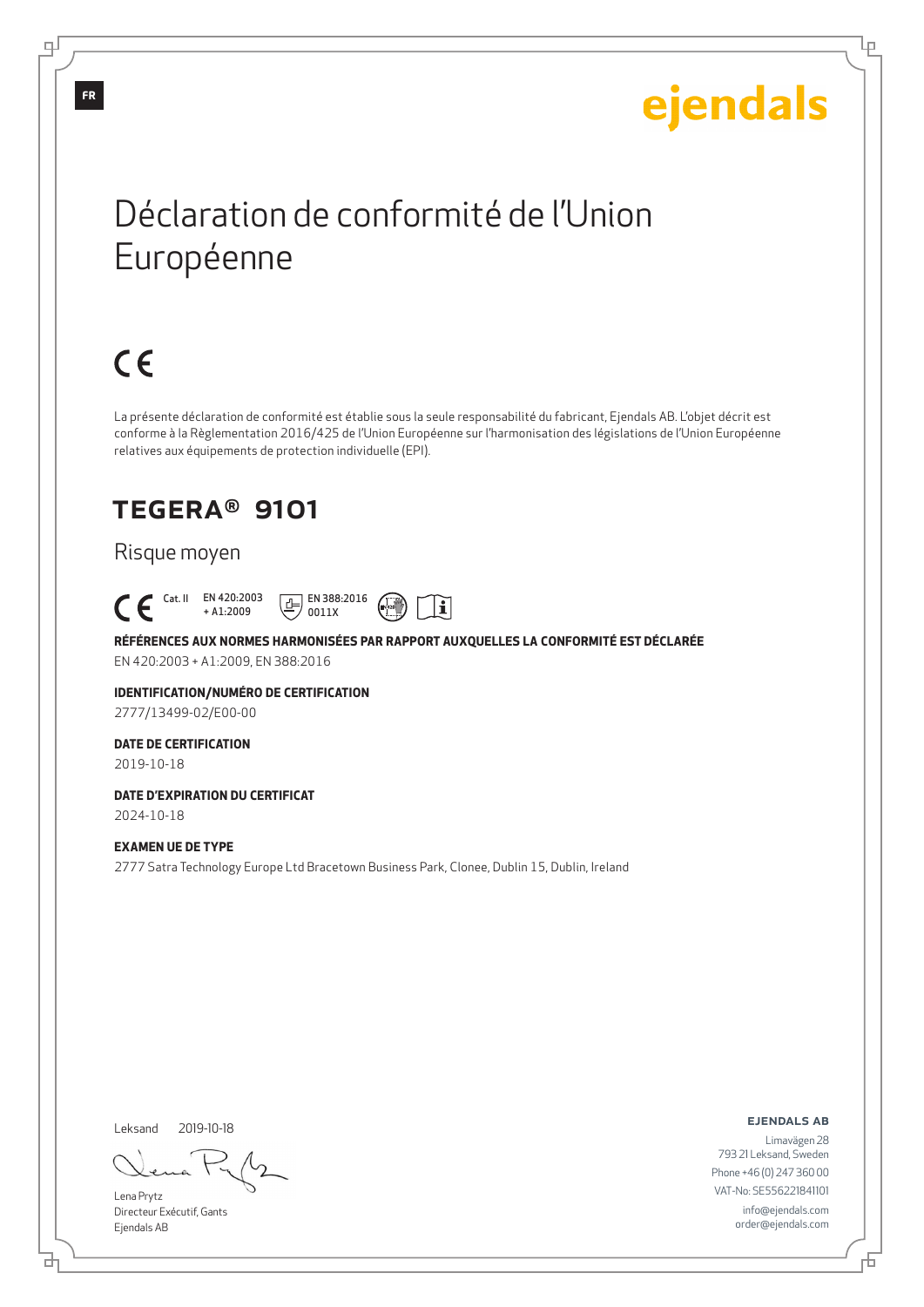Ļμ

## EU-Konformitätserklärung

# $C \in$

Diese Konformitätserklärung wurde unter der alleinigen Verantwortung des Herstellers Ejendals AB ausgestellt. Das beschriebene Objekt stimmt mit den Harmonisierungsrechtsvorschriften zu persönlicher Schutzausrüstung (PSA) Verordnung EU 2016/425 überein.

## TEGERA® 9101

## Mittleres Risiko

### Cat. II EN 420:2003 + A1:2009



 $\boxed{E}$  EN 388:2016 0011X

EN 420:2003 + A1:2009, EN 388:2016

#### **KENNZEICHNUNG/ZERTIFIZIERUNGSNUMMER**

2777/13499-02/E00-00

### **DATUM DER ZERTIFIZIERUNG**

2019-10-18

### **ABLAUFDATUM DES ZERTIFIKATES** 2024-10-18

### **EG-BAUMUSTERPRÜFUNG**

2777 Satra Technology Europe Ltd Bracetown Business Park, Clonee, Dublin 15, Dublin, Ireland

Leksand 2019-10-18

브

Lena Prytz Senior Operation Manager Gloves Ejendals AB

#### ejendals ab

Đ

Limavägen 28 793 21 Leksand, Sweden Phone +46 (0) 247 360 00 VAT-No: SE556221841101 info@ejendals.com order@ejendals.com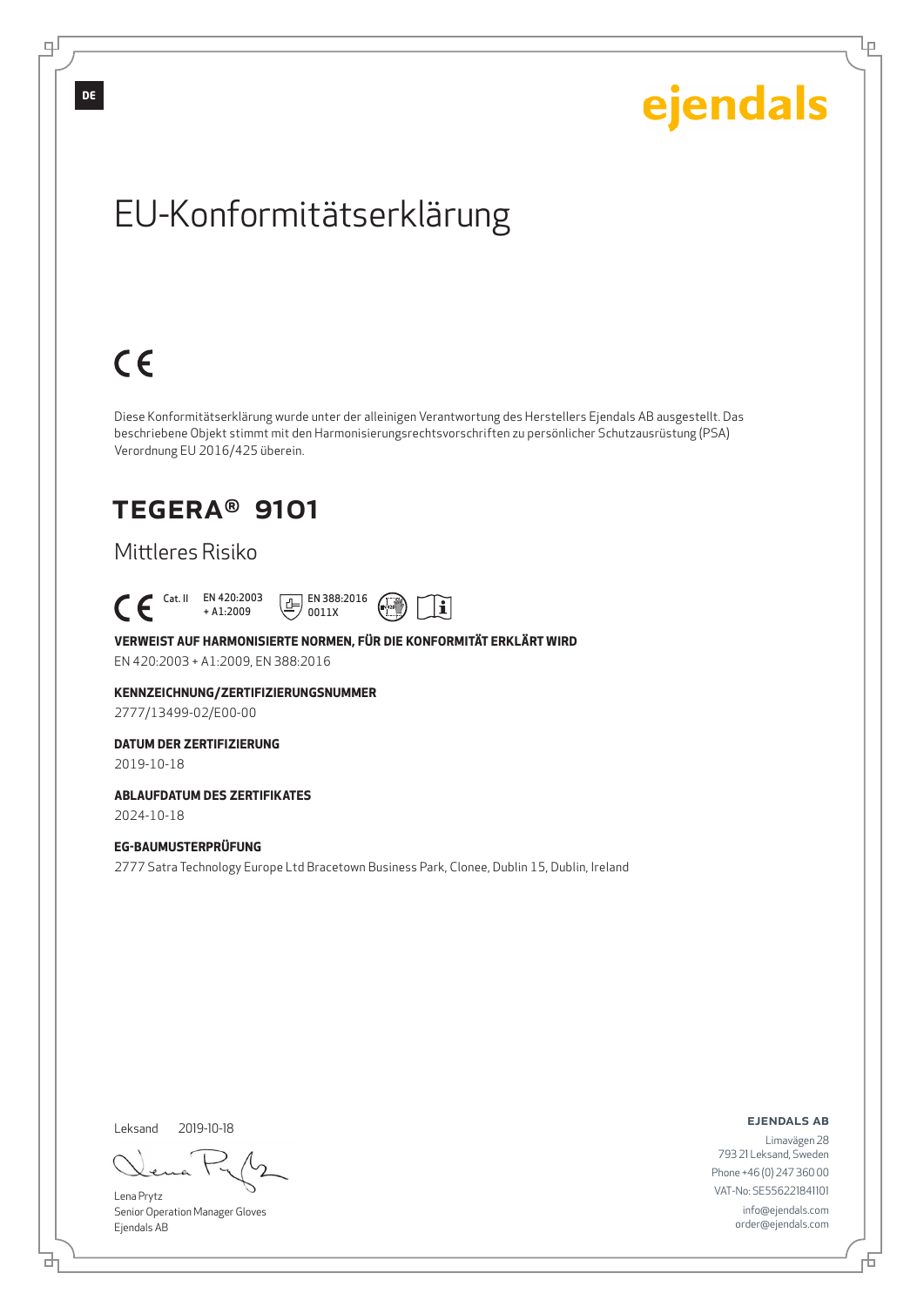ejendals

Ļμ

## EU-samsvarserklæring

## $C \in$

Denne samsvarserklæringen er gitt ut ene og alene under ansvaret til produsenten Ejendals AB. Objektet som er beskrevet, er i samsvar med EUs harmoniseringsregelverk EU-forskrift for personlig verneutstyr (PVU) EU 2016/425.

## TEGERA® 9101

### Middels risiko

 Cat. II EN 420:2003 + A1:2009





#### **REFERANSER TIL HARMONISERTE STANDARDER MED ERKLÆRT OVERENSSTEMMELSE**

EN 420:2003 + A1:2009, EN 388:2016

#### **IDENTIFISERING/SERTIFISERINGSNUMMER**

2777/13499-02/E00-00

## **SERTIFISERINGSDATO**

2019-10-18

#### **UTLØPSDATO SERTIFISERING** 2024-10-18

**UNDERSØKELSE EU-TYPE**

2777 Satra Technology Europe Ltd Bracetown Business Park, Clonee, Dublin 15, Dublin, Ireland

Leksand 2019-10-18

Lena Prytz Hansker for senior driftsledere Ejendals AB

ejendals ab

Limavägen 28 793 21 Leksand, Sweden Phone +46 (0) 247 360 00 VAT-No: SE556221841101 info@ejendals.com order@ejendals.com

舌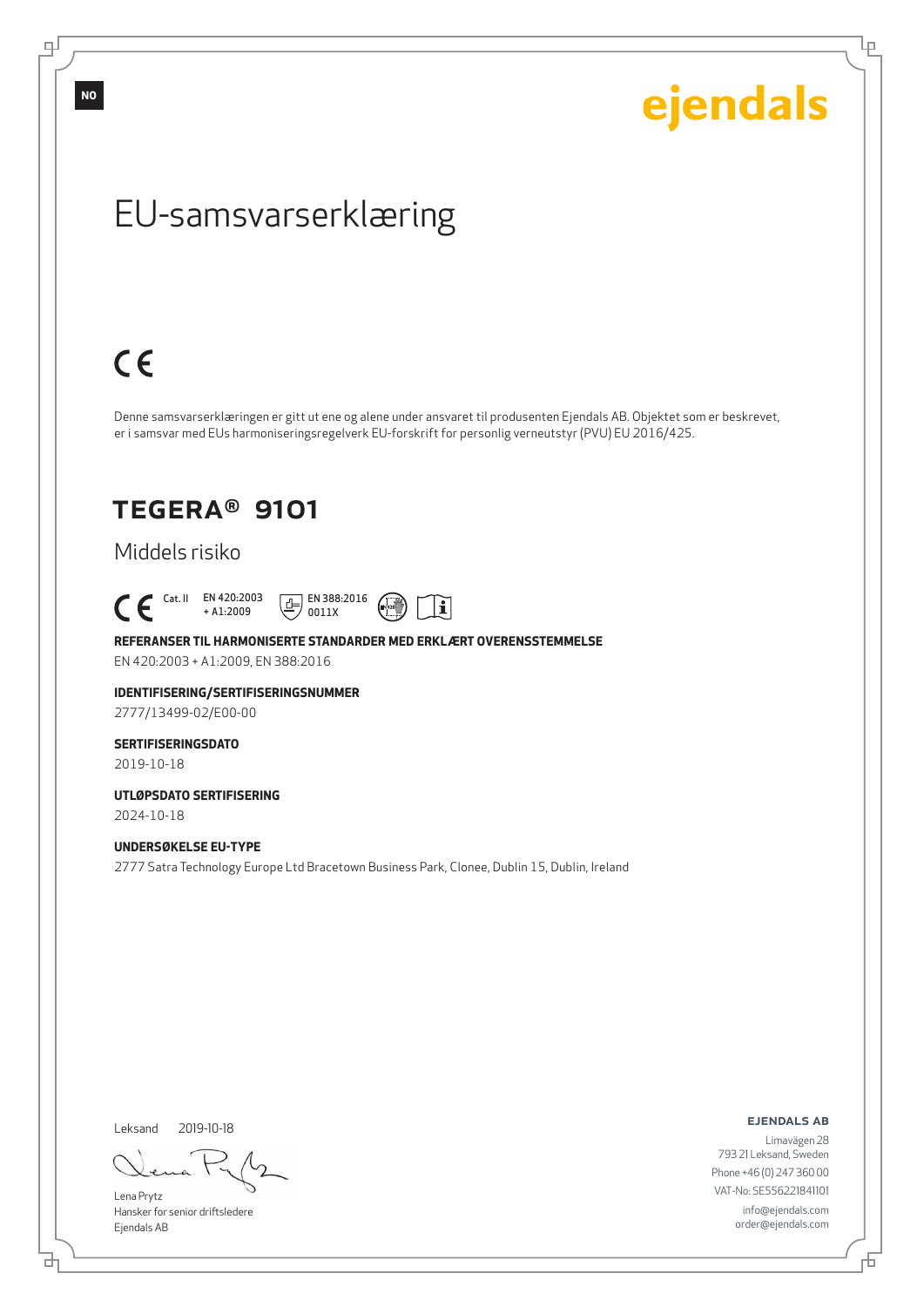Ļμ

## ЕС Декларация соответствия

# $C \in$

Эта декларация соответствия выпущена под ответственностью производителя Ejendals AB. Объект соответствует законодательным требованиям ЕС, указанным в Регламенте о средствах индивидуальной защиты (СИЗ) 2016/425.

## TEGERA® 9101

### Средний риск



**ССЫЛКИ НА ГАРМОНИЗИРОВАННЫЕ СТАНДАРТЫ, СООТВЕТСТВИЕ КОТОРЫМ ЗАЯВЛЕНО** EN 420:2003 + A1:2009, EN 388:2016

**ИДЕНТИФИКАЦИОННЫЙ НОМЕР / НОМЕР СЕРТИФИКАТА**

2777/13499-02/E00-00

## **ДАТА ВЫДАЧИ СЕРТИФИКАТА**

2019-10-18

**ДАТА ОКОНЧАНИЯ СРОКА ДЕЙСТВИЯ СЕРТИФИКАТА** 2024-10-18

### **ТЕСТИРОВАНИЕ ПО СТАНДАРТУ ЕС**

2777 Satra Technology Europe Ltd Bracetown Business Park, Clonee, Dublin 15, Dublin, Ireland

Leksand 2019-10-18

브

Lena Prytz Старший менеджер по производству перчаток Ejendals AB

ejendals ab

舌

Limavägen 28 793 21 Leksand, Sweden Phone +46 (0) 247 360 00 VAT-No: SE556221841101 info@ejendals.com order@ejendals.com

**RU**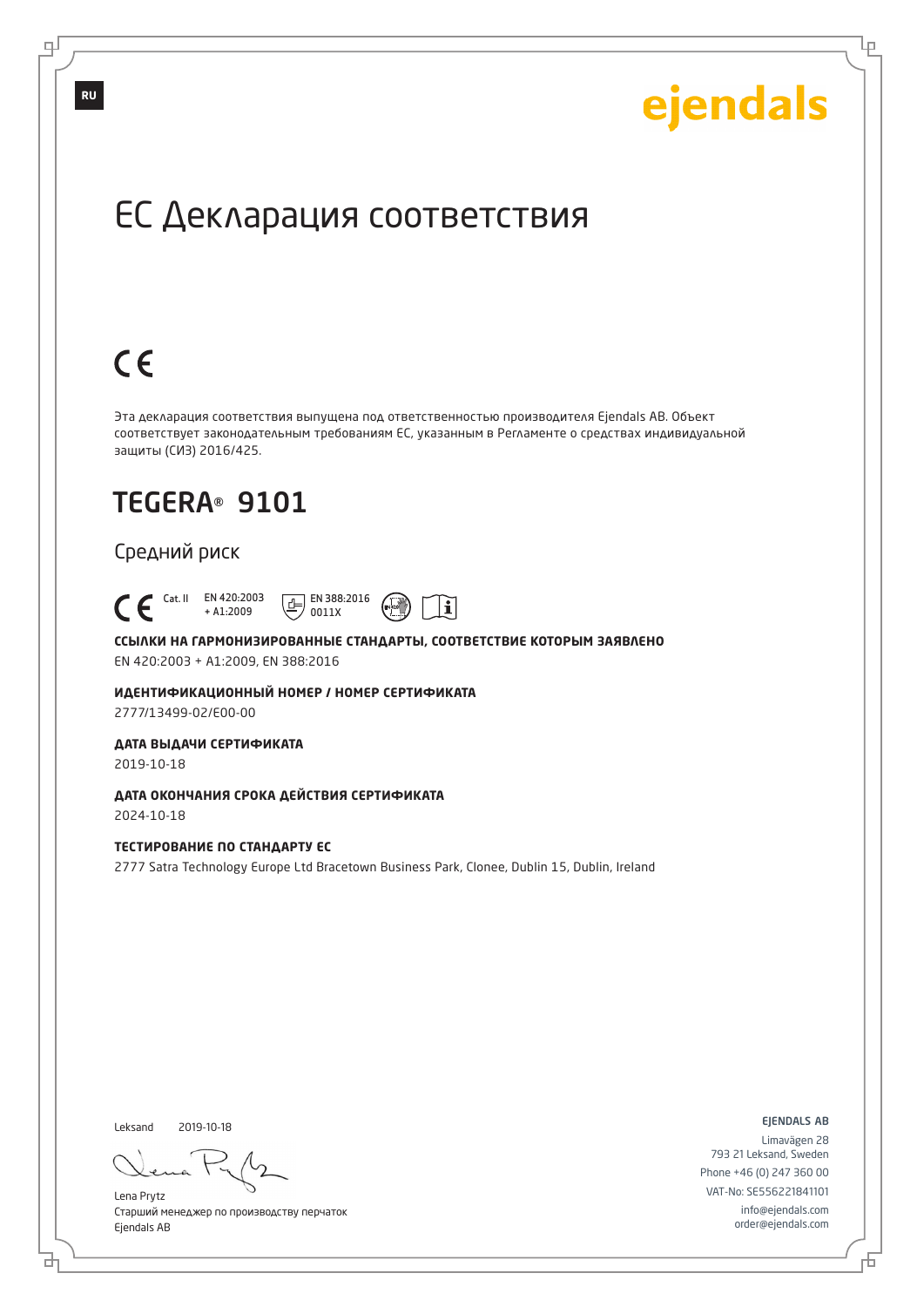Ļμ

# EU-verklaring van conformiteit

# $C \in$

Deze conformiteitsverklaring wordt verstrekt onder volledige verantwoordelijkheid van de fabrikant Ejendals AB. Het beschreven doel is in overeenstemming met de harmonisatiewetgeving van de Unie Persoonlijke beschermingsmiddelen (PBM) Verordening 2016/425.

## TEGERA® 9101

## Gemiddeld risico



**VERWIJZINGEN NAAR GEHARMONISEERDE NORMEN WAAROP DE CONFORMITEITSVERKLARING BETREKKING HEEFT** EN 420:2003 + A1:2009, EN 388:2016

 $\mathbf i$ 

**IDENTIFICATIE/NUMMER CERTIFICERING**

2777/13499-02/E00-00

### **CERTIFICERINGSDATUM**

2019-10-18

**VERVALDATUM CERTIFICERING** 2024-10-18

### **EU-TYPEONDERZOEK**

2777 Satra Technology Europe Ltd Bracetown Business Park, Clonee, Dublin 15, Dublin, Ireland

Leksand 2019-10-18

브

Lena Prytz Senior Operation Manager Gloves Ejendals AB

#### ejendals ab

Đ

Limavägen 28 793 21 Leksand, Sweden Phone +46 (0) 247 360 00 VAT-No: SE556221841101 info@ejendals.com order@ejendals.com

**NL**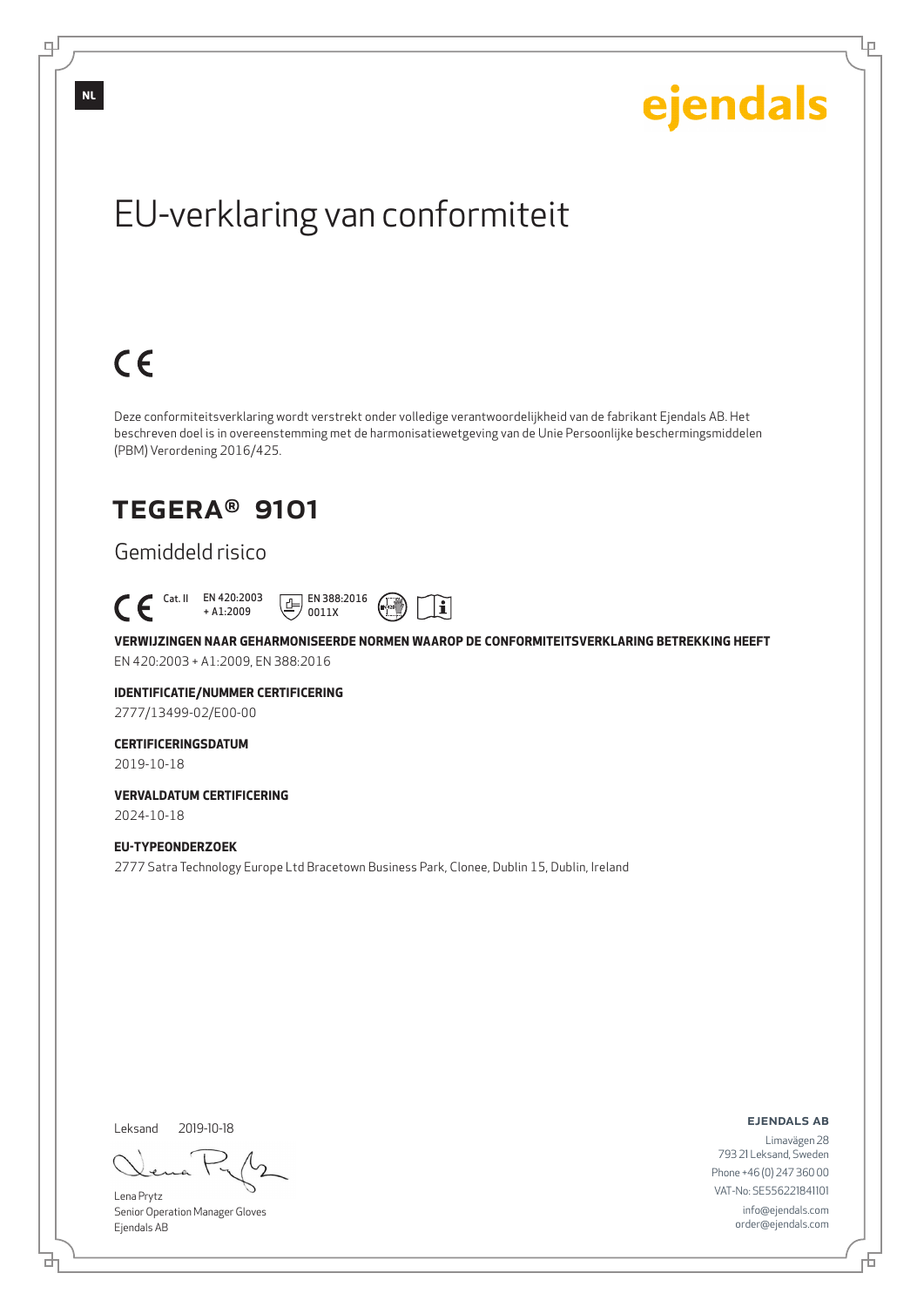Lρ

## Dichiarazione UE di conformità

## $C \in$

La presente dichiarazione di conformità è rilasciata sotto l'esclusiva responsabilità del fabbricante Ejendals AB. L'oggetto descritto è conforme alla normativa di armonizzazione dell'Unione in materia di Dispositivi di Protezione Individuale (DPI) Regolamento UE 2016/425.

## TEGERA® 9101

## Rischio medio

### Cat. II EN 420:2003 + A1:2009





### **RIFERIMENTI ALLE NORME ARMONIZZATE ALLE QUALI SI DICHIARA LA CONFORMITÀ**

EN 420:2003 + A1:2009, EN 388:2016

#### **IDENTIFICAZIONE/NUMERO DI CERTIFICAZIONE**

2777/13499-02/E00-00

#### **DATA DI CERTIFICAZIONE**

2019-10-18

### **DATA DI SCADENZA DELLA CERTIFICAZIONE**

2024-10-18

### **ESAME TIPO UE**

2777 Satra Technology Europe Ltd Bracetown Business Park, Clonee, Dublin 15, Dublin, Ireland

Leksand 2019-10-18

<u>다</u>

Lena Prytz Senior Operation Manager Guanti Ejendals AB

#### ejendals ab

Đ

Limavägen 28 793 21 Leksand, Sweden Phone +46 (0) 247 360 00 VAT-No: SE556221841101 info@ejendals.com order@ejendals.com

டி

**IT**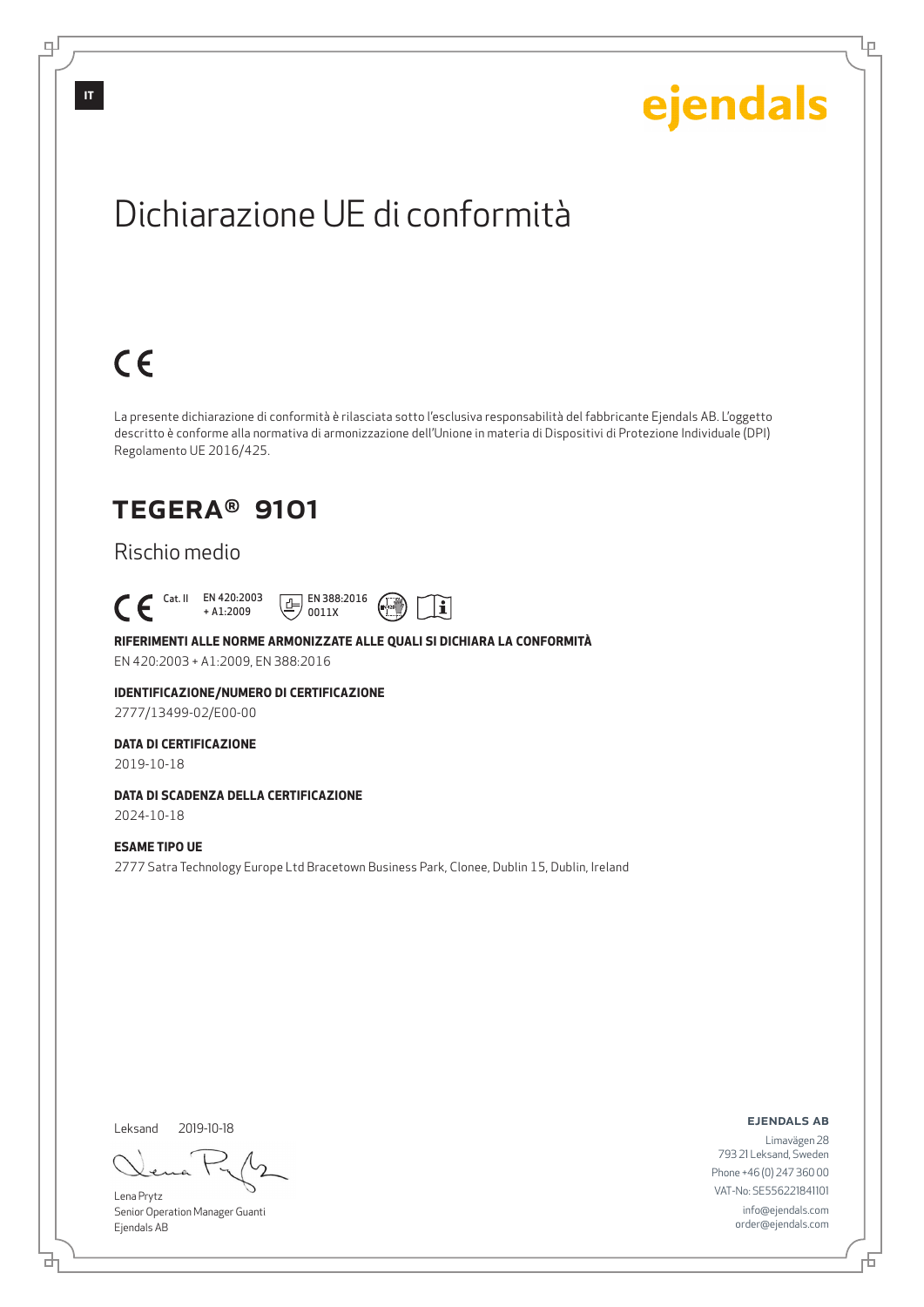Ļμ

## Deklaracja zgodności UE

# $C \in$

Niniejsza deklaracja zgodności została wydana na wyłączną odpowiedzialność producenta, firmy Ejendals AB. Przedmiot opisany w niniejszej deklaracji jest zgodny z wymaganiami unijnego prawodawstwa harmonizacyjnego, zawartymi w rozporządzeniu EU 2016/425 w sprawie środków ochrony indywidualnej.

## TEGERA® 9101

## Średnie ryzyko



**ODWOŁANIA DO NORM ZHARMONIZOWANYCH, W ODNIESIENIU DO KTÓRYCH DEKLAROWANA JEST ZGODNOŚĆ** EN 420:2003 + A1:2009, EN 388:2016

 $\mathbf i$ 

#### **IDENTYFIKACJA/NUMER CERTYFIKATU**

2777/13499-02/E00-00

### **DATA WYSTAWIENIA CERTYFIKATU**

2019-10-18

## **DATA WAŻNOŚCI CERTYFIKATU**

2024-10-18

### **BADANIE TYPU UE**

2777 Satra Technology Europe Ltd Bracetown Business Park, Clonee, Dublin 15, Dublin, Ireland

Leksand 2019-10-18

브

Lena Prytz Starszy kierownik operacyjny ds. rękawic Ejendals AB

#### ejendals ab

Limavägen 28 793 21 Leksand, Sweden Phone +46 (0) 247 360 00 VAT-No: SE556221841101 info@ejendals.com order@ejendals.com

டி

Б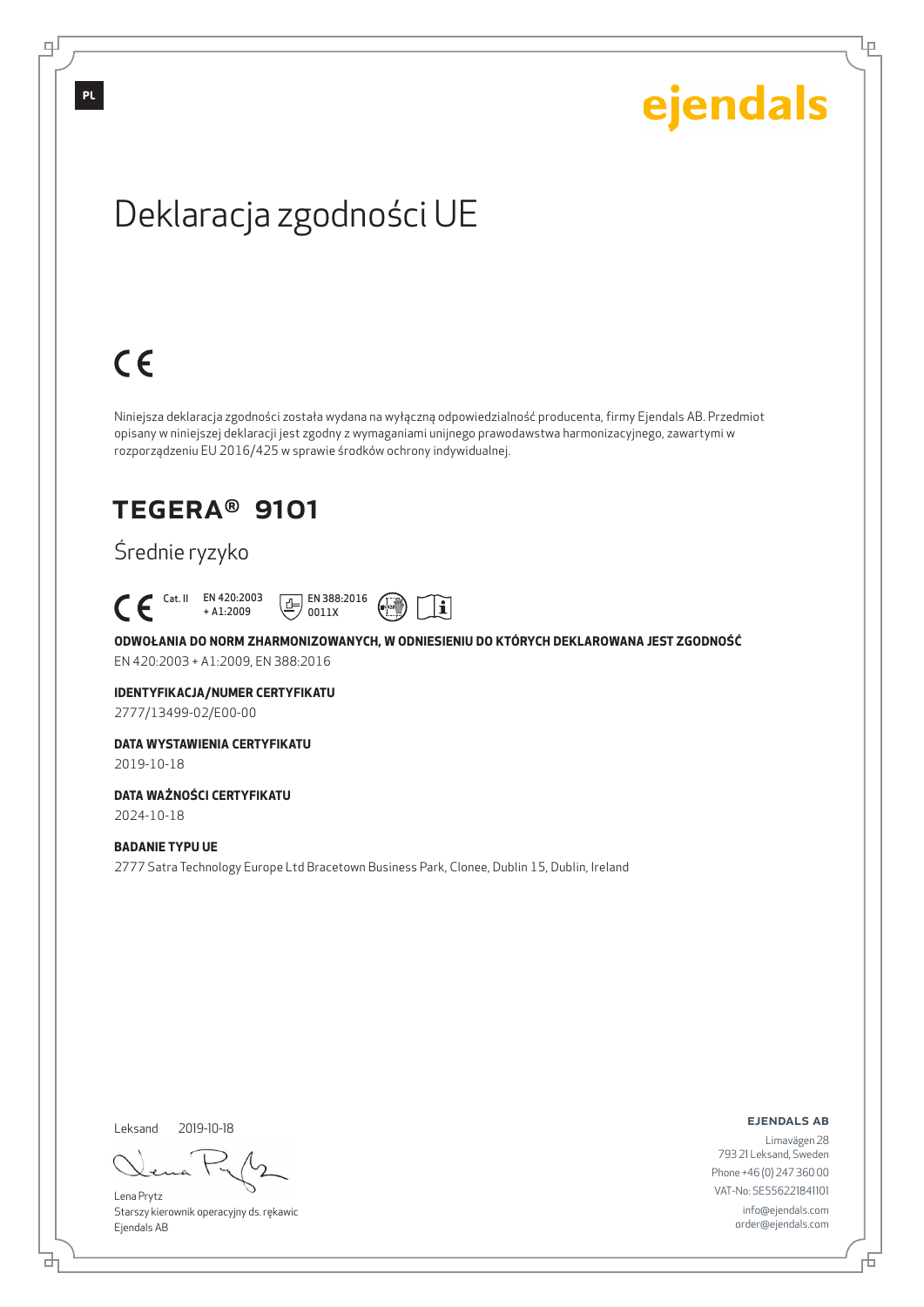Lρ

## Declaración UE de conformidad

# $C \in$

Esta declaración de conformidad se publica bajo la responsabilidad exclusiva del fabricante Ejendals AB. El objeto descrito está en conformidad con la legislación de armonización europea sobre equipos de protección personal (PPE) Reglamento UE 2016/425.

## TEGERA® 9101

## Riesgo medio





EN 420:2003 + A1:2009, EN 388:2016

#### **IDENTIFICACIÓN/NÚMERO DE CERTIFICACIÓN**

2777/13499-02/E00-00

### **FECHA DE CERTIFICACIÓN**

2019-10-18

## **FECHA DE CADUCIDAD DE LA CERTIFICACIÓN**

2024-10-18

### **ANÁLISIS DE TIPO UE**

2777 Satra Technology Europe Ltd Bracetown Business Park, Clonee, Dublin 15, Dublin, Ireland

Leksand 2019-10-18

<u>다</u>

Lena Prytz Responsable Sénior de Operaciones de Guantes Ejendals AB

ejendals ab

Đ

Limavägen 28 793 21 Leksand, Sweden Phone +46 (0) 247 360 00 VAT-No: SE556221841101 info@ejendals.com order@ejendals.com

டி

**ES**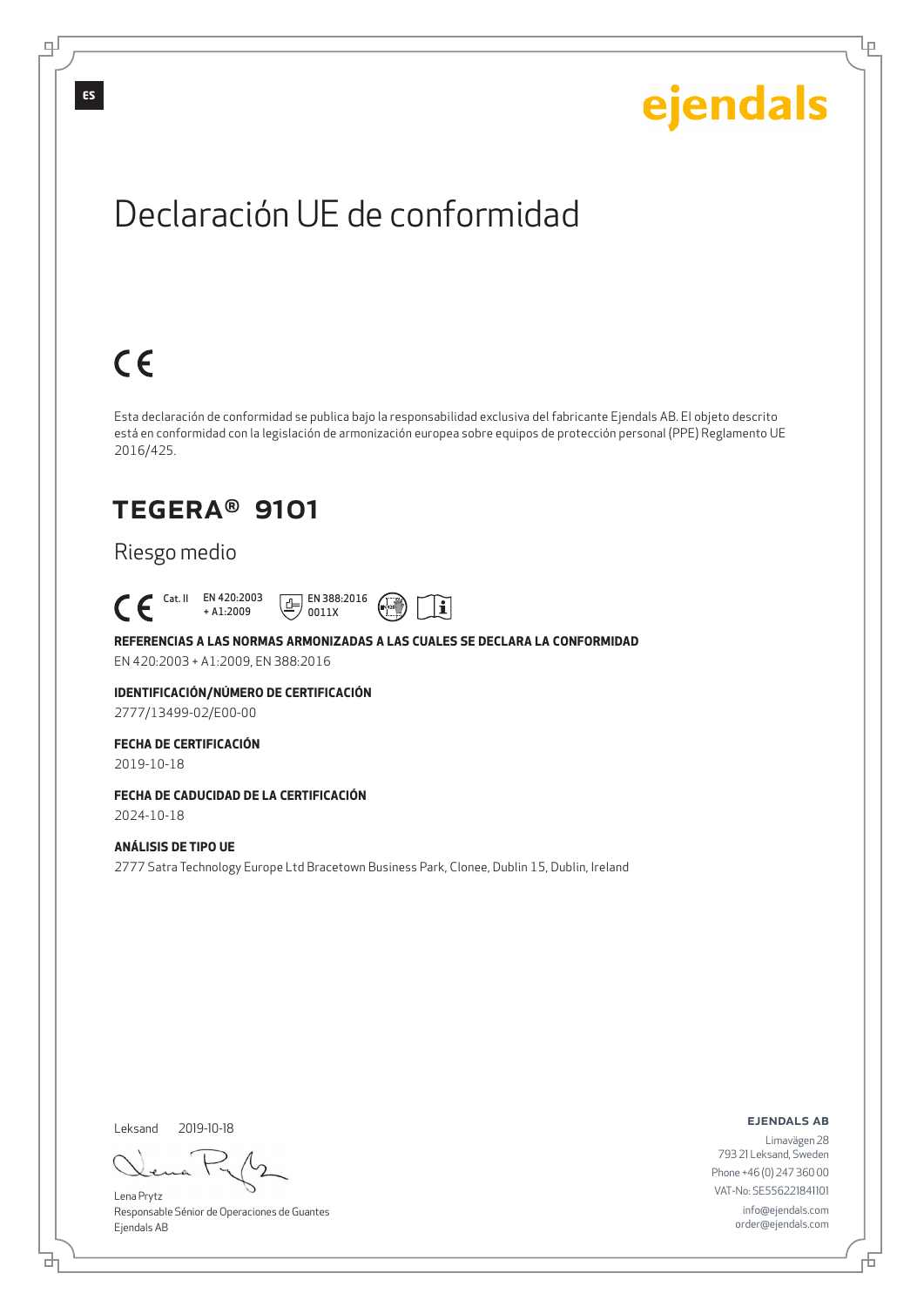# ejendals

Ļμ

## Prohlášení EU o shodě výrobku

# $C \in$

Toto prohlášení o shodě se vydává na výhradní odpovědnost výrobce, kterým je Ejendals AB. Popsaný předmět je ve shodě s harmonizačními právními předpisy Unie: nařízením EU 2016/425 o osobních ochranných prostředcích (OOP).

## TEGERA® 9101

## Střední riziko

 Cat. II EN 420:2003 + A1:2009





### **ODKAZY NA HARMONIZOVANÉ NORMY, NA JEJICHŽ ZÁKLADĚ SE SHODA PROHLAŠUJE**

EN 420:2003 + A1:2009, EN 388:2016

#### **OZNAČENÍ/ČÍSLO CERTIFIKACE**

2777/13499-02/E00-00

### **DATUM CERTIFIKACE**

2019-10-18

## **DATUM KONCE PLATNOSTI CERTIFIKACE**

2024-10-18

### **TYPOVÁ ZKOUŠKA EU**

2777 Satra Technology Europe Ltd Bracetown Business Park, Clonee, Dublin 15, Dublin, Ireland

Leksand 2019-10-18

Lena Prytz Provozní ředitel pro rukavice Ejendals AB

ejendals ab

Limavägen 28 793 21 Leksand, Sweden Phone +46 (0) 247 360 00 VAT-No: SE556221841101 info@ejendals.com order@ejendals.com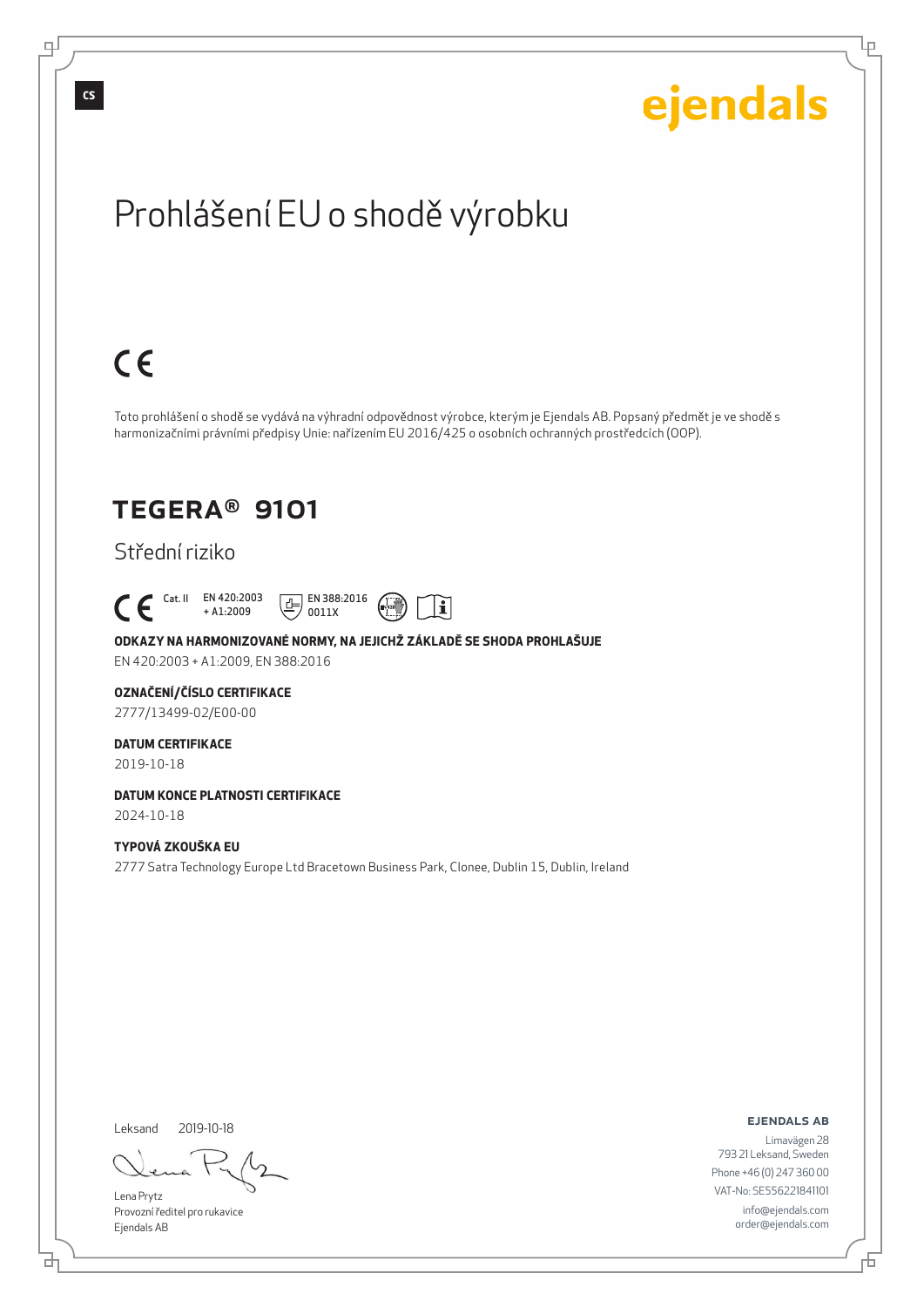Ļμ

# EU-megfelelőségi nyilatkozat

# $C \in$

Ezt a megfelelőségi nyilatkozatot a gyártó, az Ejendals AB kizárólagos felelősségvállalása mellett bocsátják ki. A leírt tárgy megfelel az egyéni védőeszközökre vonatkozó tagállami jogszabályok harmonizásáról szóló (EU) 2016/425-ös rendelet rendelkezéseinek.

## TEGERA® 9101

## Közepes kockázat



### **HIVATKOZVA A HARMONIZÁLT SZABVÁNYOKRA, AMELYEKRE A MEGFELELŐSÉGI NYILATKOZAT VONATKOZIK** EN 420:2003 + A1:2009, EN 388:2016

 $\mathbf i$ 

**TANÚSÍTÁS AZONOSÍTÓ-/SORSZÁMA** 2777/13499-02/E00-00

## **TANÚSÍTÁS DÁTUMA**

2019-10-18

**TANÚSÍTÁS LEJÁRATA** 2024-10-18

### **EU-TÍPUSÚ VIZSGÁLAT**

2777 Satra Technology Europe Ltd Bracetown Business Park, Clonee, Dublin 15, Dublin, Ireland

Leksand 2019-10-18

브

Lena Prytz Kesztyűkért felelős vezető operatív menedzser Ejendals AB

ejendals ab

Б

Limavägen 28 793 21 Leksand, Sweden Phone +46 (0) 247 360 00 VAT-No: SE556221841101 info@ejendals.com order@ejendals.com

டி

**HU**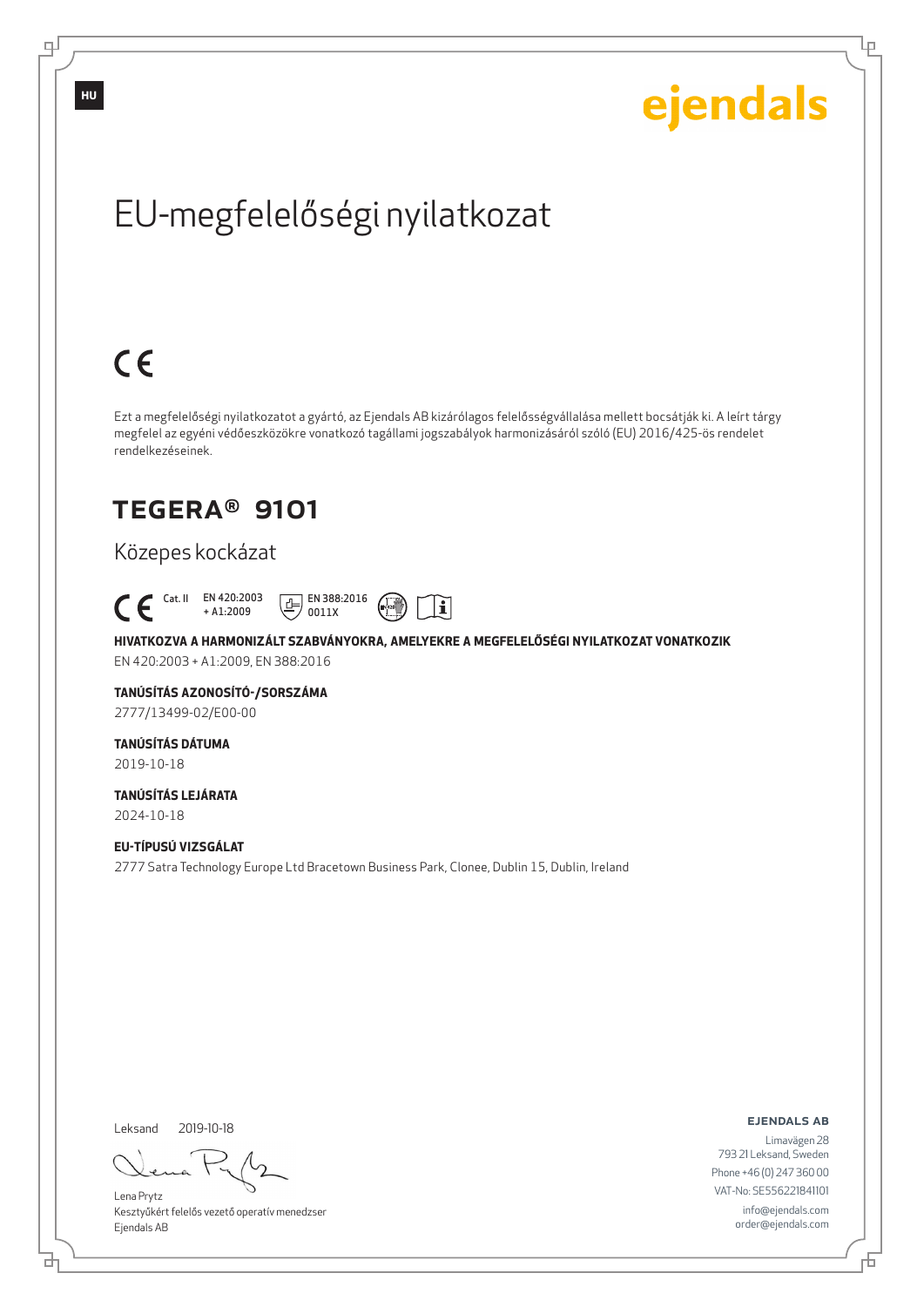Lρ

## EL vastavusdeklaratsiooni kohta

## $C \in$

See vastavusdeklaratsioon on välja antud tootja Ejendals AB ainuvastutusel. Kirjeldatud toode vastab liidu ühtlustamisõigusaktide isikukaitsevahendite (PPE) määrusele EU 2016/425.

## TEGERA® 9101

## Keskmine riskitase

 Cat. II EN 420:2003 + A1:2009  $E$  EN 388:2016 0011X



 $\mathbf i$ 

EN 420:2003 + A1:2009, EN 388:2016

### **SERTIFIKAADI ID/NUMBER**

2777/13499-02/E00-00

### **SERTIFITSEERIMISKUUPÄEV**

2019-10-18

### **SERTIFIKAADI AEGUMISKUUPÄEV** 2024-10-18

**ELI TÜÜBIHINDAMINE**

2777 Satra Technology Europe Ltd Bracetown Business Park, Clonee, Dublin 15, Dublin, Ireland

Leksand 2019-10-18

<u>다</u>

Lena Prytz Kinnaste tootmisvaldkonna peategevjuht Ejendals AB

ejendals ab

Limavägen 28 793 21 Leksand, Sweden Phone +46 (0) 247 360 00 VAT-No: SE556221841101 info@ejendals.com order@ejendals.com

டி

**ET**

Đ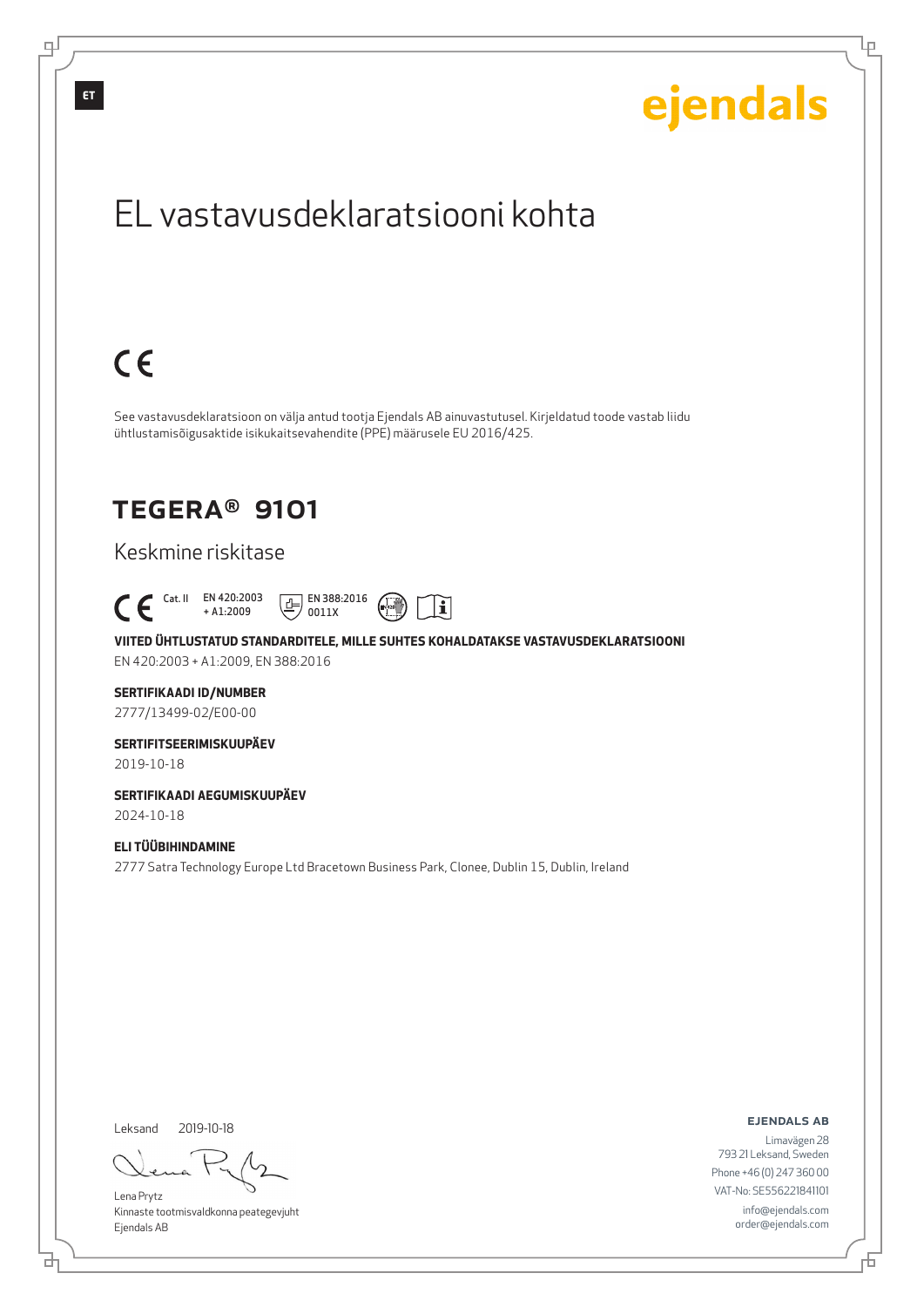Ļμ

## Declaração UE de conformidade

# $C \in$

Esta declaração de conformidade é emitida sob a exclusiva responsabilidade do fabricante, a Ejendals AB. O objeto descrito encontra-se em conformidade com a legislação de harmonização da União, o Regulamento da UE 2016/425 relativo a Equipamento de Proteção Individual (EPI).

## TEGERA® 9101

## Médio risco

### Cat. II EN 420:2003 + A1:2009





#### **REFERÊNCIAS A NORMAS HARMONIZADAS COM AS QUAIS SE DECLARA CONFORMIDADE**

EN 420:2003 + A1:2009, EN 388:2016

### **IDENTIFICAÇÃO/NÚMERO DA CERTIFICAÇÃO**

2777/13499-02/E00-00

### **DATA DA CERTIFICAÇÃO**

2019-10-18

#### **DATA DE EXPIRAÇÃO DA CERTIFICAÇÃO** 2024-10-18

### **EXAME UE DE TIPO**

2777 Satra Technology Europe Ltd Bracetown Business Park, Clonee, Dublin 15, Dublin, Ireland

Leksand 2019-10-18

브

Lena Prytz Luvas para Gestor Sénior de Operações Ejendals AB

ejendals ab

Б

Limavägen 28 793 21 Leksand, Sweden Phone +46 (0) 247 360 00 VAT-No: SE556221841101 info@ejendals.com order@ejendals.com

டி

**PT**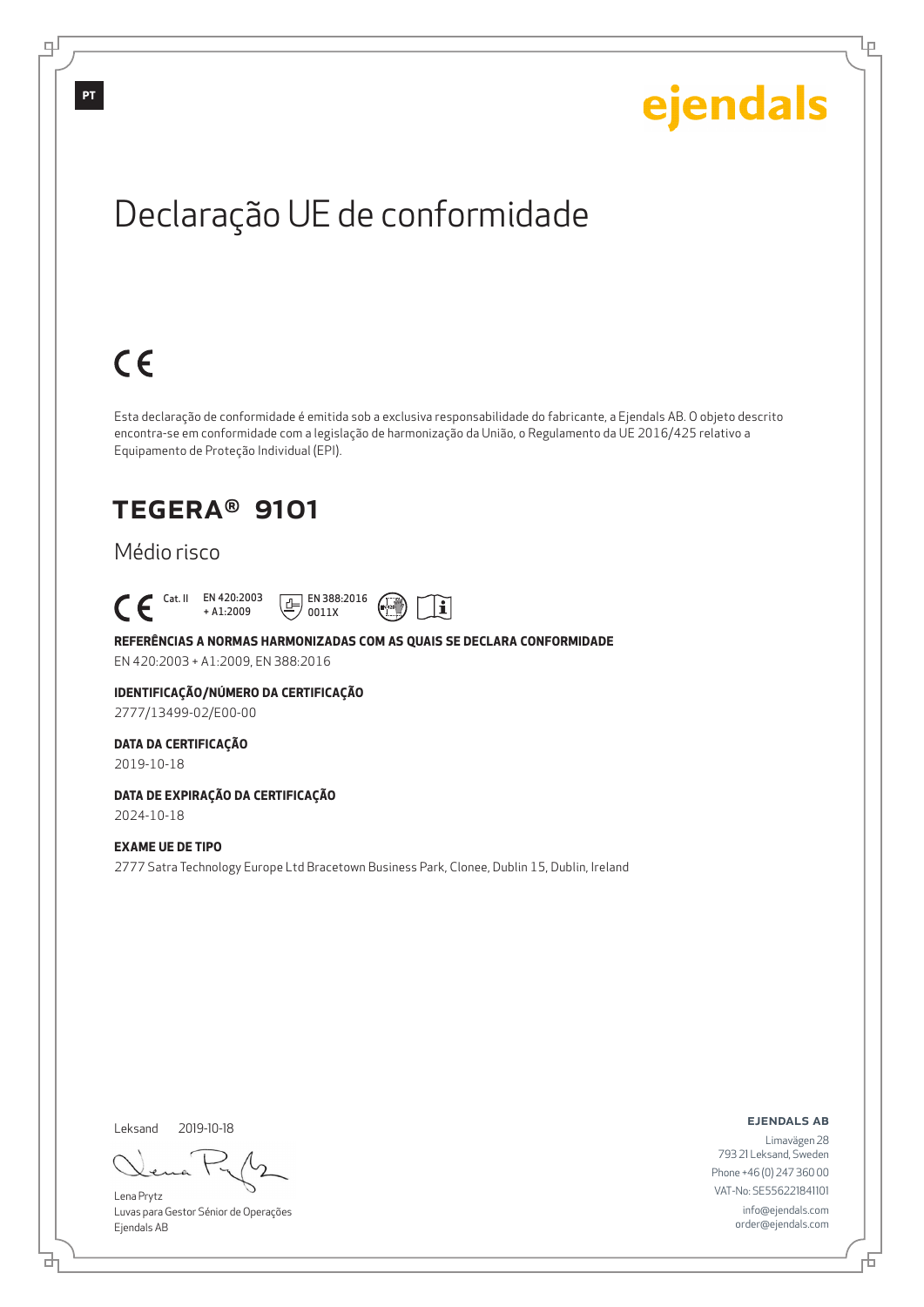Ļμ

## Declaraţie UE privind conformitatea

## $C \in$

Această declaraţie de conformitate este emisă în condiţiile responsabilităţii exclusive a producătorului Ejendals AB. Obiectul descris este în conformitate cu Regulamentul PPE UE 2016/425, referitor la echipamentele de protecţie personală (Personal Protective Equipment – PPE), din cadrul legislaţiei de armonizare a Uniunii.

## TEGERA® 9101

## Risc mediu





#### **TRIMITERI LA STANDARDELE ARMONIZATE CU CARE ESTE DECLARATĂ CONFORMITATEA**

0011X

EN 420:2003 + A1:2009, EN 388:2016

#### **IDENTIFICARE/NUMĂR DE CERTIFICARE**

2777/13499-02/E00-00

#### **DATA CERTIFICĂRII**

2019-10-18

#### **DATA DE EXPIRARE A CERTIFICĂRII** 2024-10-18

### **EXAMINARE TIP UE**

2777 Satra Technology Europe Ltd Bracetown Business Park, Clonee, Dublin 15, Dublin, Ireland

Leksand 2019-10-18

브

Lena Prytz Manager senior operaţii Mănuşi Ejendals AB

ejendals ab

Б

Limavägen 28 793 21 Leksand, Sweden Phone +46 (0) 247 360 00 VAT-No: SE556221841101 info@ejendals.com order@ejendals.com

டி

**RO**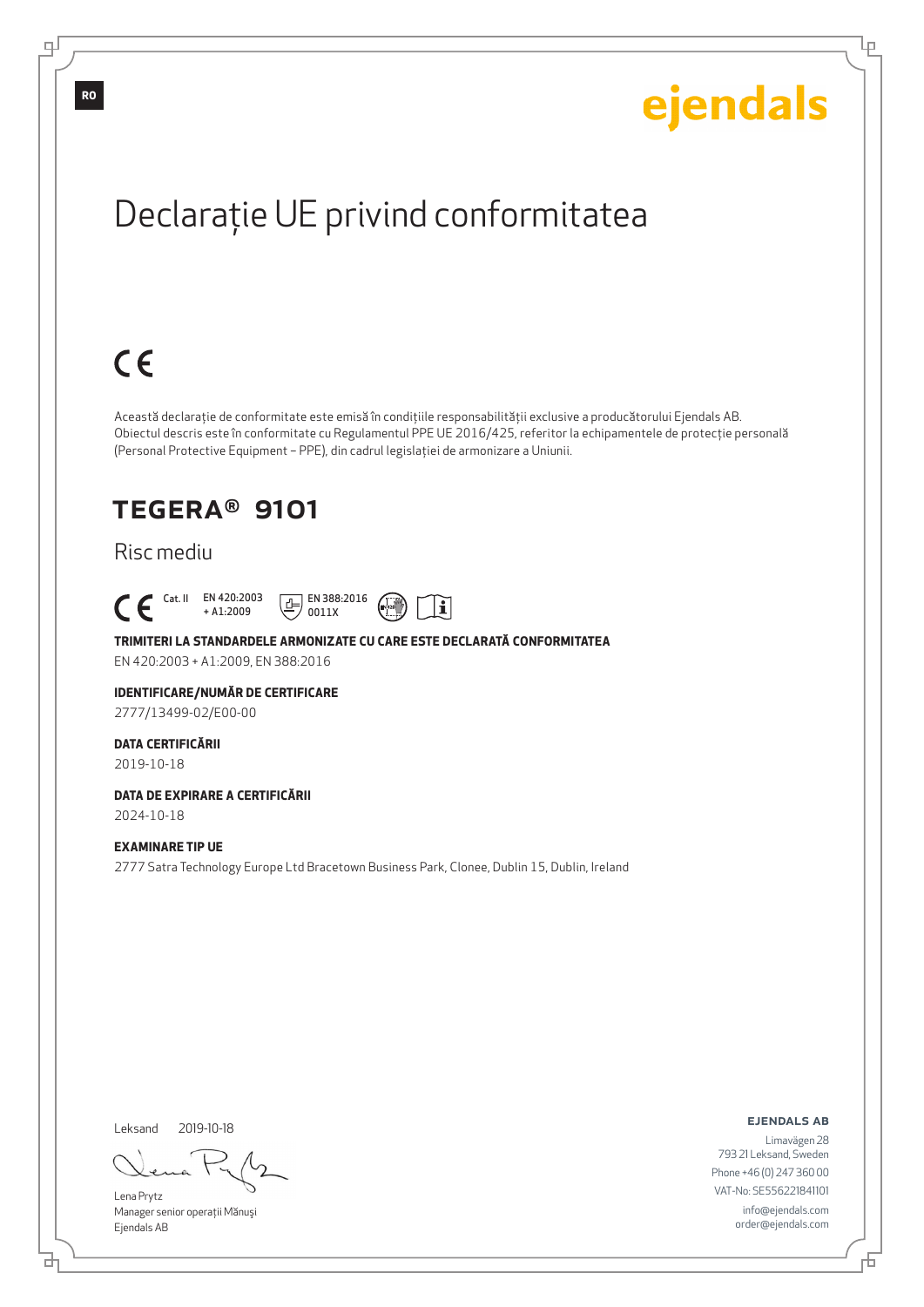Ļμ

## AB Uygunluk beyanı

## $C \in$

Bu uygunluk beyanı, üretici Ejendals AB'nin yegane sorumluluğu altında yayımlanır. Açıklanan ürün, Birlik uyum yasası Kişisel Koruyucu Donanım (KKD) Direktifi EU 2016/425 sayılı AB Yönetmeliği ile uyumludur.

## TEGERA® 9101

Orta risk

 Cat. II EN 420:2003 + A1:2009





#### **UYGUNLUĞUN BEYAN EDILDIĞI UYUMLU STANDARTLAR IÇIN REFERANSLAR**

EN 420:2003 + A1:2009, EN 388:2016

#### **KIMLIK/SERTIFIKA NUMARASI**

2777/13499-02/E00-00

#### **SERTIFIKA TARIHI** 2019-10-18

#### **SERTIFIKA BITIŞ TARIHI** 2024-10-18

### **AB TIP INCELEMESI**

2777 Satra Technology Europe Ltd Bracetown Business Park, Clonee, Dublin 15, Dublin, Ireland

Leksand 2019-10-18

đ

Lena Prytz Üst Düzey Beyaz Yaka Personel Eldivenleri Ejendals AB

ejendals ab

Limavägen 28 793 21 Leksand, Sweden Phone +46 (0) 247 360 00 VAT-No: SE556221841101 info@ejendals.com order@ejendals.com

டி

**TR**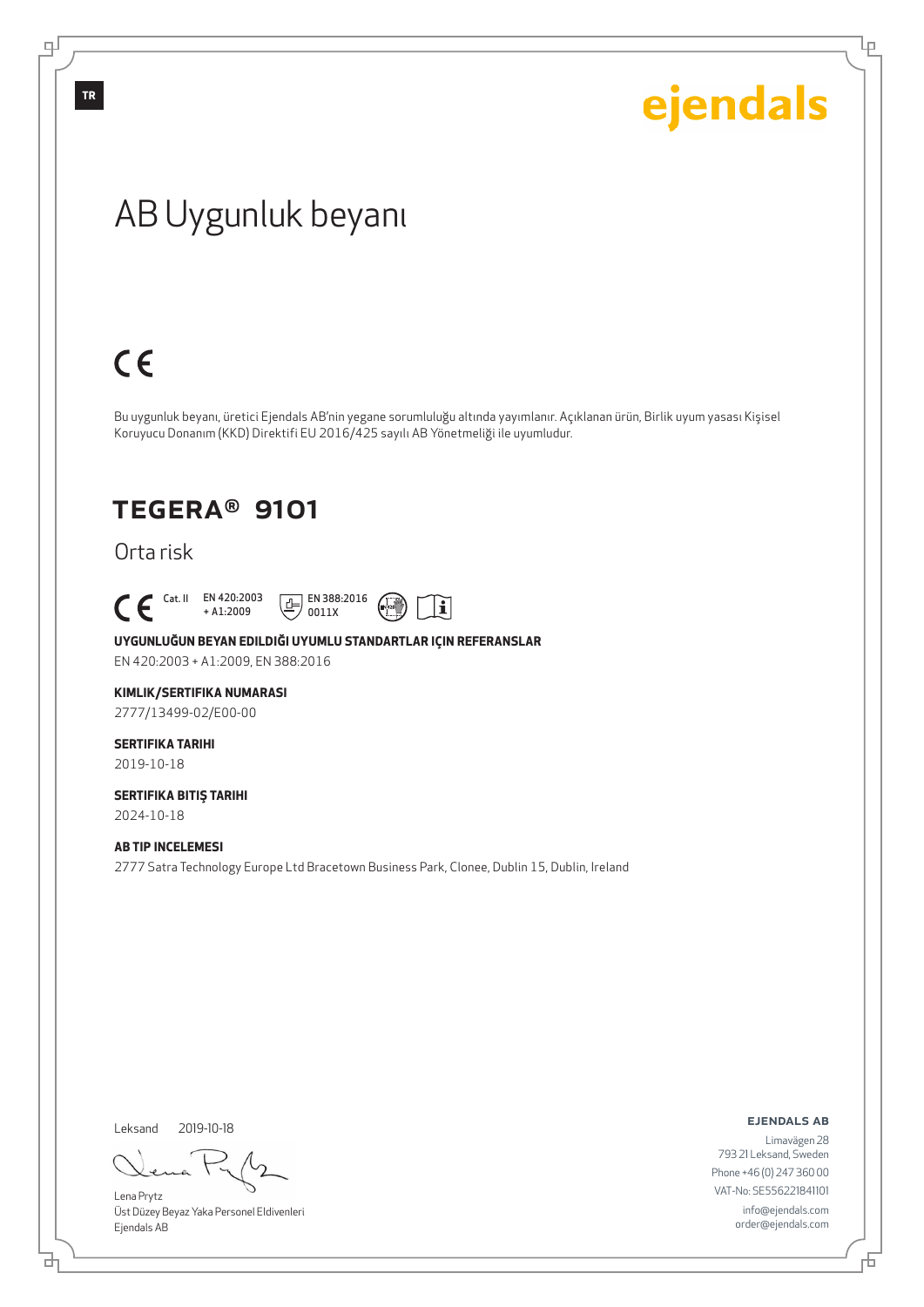Lρ

## Vyhlásenie o zhode EÚ

## $C \in$

Toto vyhlásenie o zhode sa vydáva výlučne na zodpovednosť výrobcu Ejendals AB. Uvedený predmet vyhlásenia je v zhode s príslušnými harmonizačnými právnymi predpismi Únie Nariadenie EÚ 2016/425 o ochrane osobných ochranných prostriedkov (OOP).

## TEGERA® 9101

## Stredné riziko





#### **ODKAZY NA HARMONIZOVANÉ NORMY, NA ZÁKLADE KTORÝCH BOLA VYHLÁSENÁ ZHODA**

EN 420:2003 + A1:2009, EN 388:2016

#### **IDENTIFIKÁCIA/ČÍSLO CERTIFIKÁCIE**

2777/13499-02/E00-00

#### **DÁTUM CERTIFIKÁCIE**

2019-10-18

### **DÁTUM UPLYNUTIA PLATNOSTI CERTIFIKÁTU**

2024-10-18

### **SKÚŠKA TYPU EÚ**

2777 Satra Technology Europe Ltd Bracetown Business Park, Clonee, Dublin 15, Dublin, Ireland

Leksand 2019-10-18

<u>다</u>

Lena Prytz Vrchný prevádzkový manažér – rukavice Ejendals AB

#### ejendals ab

Đ

Limavägen 28 793 21 Leksand, Sweden Phone +46 (0) 247 360 00 VAT-No: SE556221841101 info@ejendals.com order@ejendals.com

டி

**SK**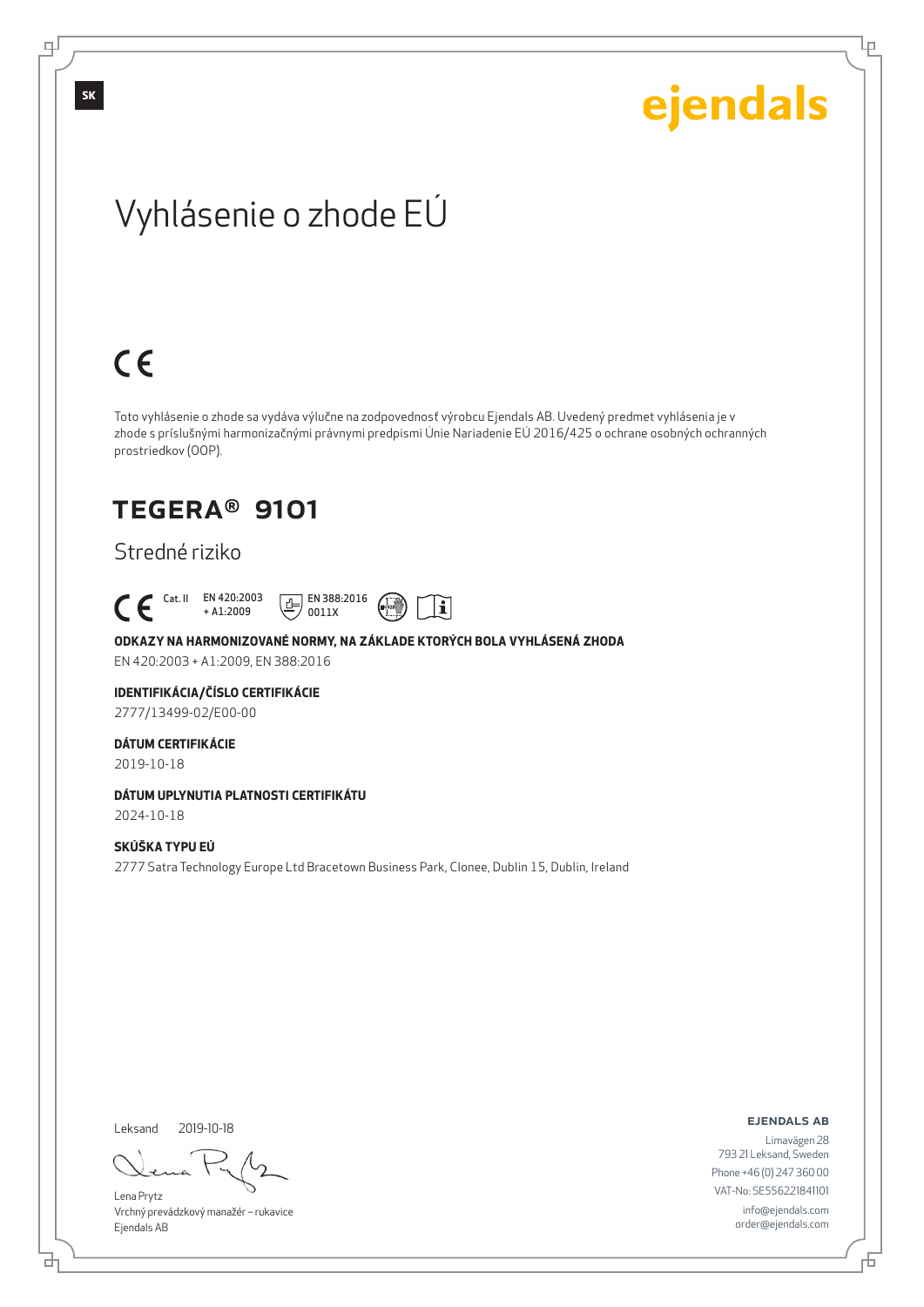Lρ

## Izjava ES o skladnosti izdelka

# $C \in$

Ta izjava o skladnosti je izdana z izključno odgovornostjo proizvajalca Ejendals AB. Opisani izdelek je skladen z usklajeno zakonodajo Unije na podlagi Uredbe o osebni varovalni opremi (OVO) EU 2016/425.

## TEGERA® 9101

## Srednje tveganje

 Cat. II EN 420:2003 + A1:2009



### **NAVEDBA USKLAJENEGA STANDARDA, NA KATEREGA SE NANAŠA IZJAVA O SKLADNOSTI**

0011X

EN 420:2003 + A1:2009, EN 388:2016

## **IDENTIFIKACIJA/ŠTEVILKA POTRDILA**

2777/13499-02/E00-00

## **DATUM IZDAJE POTRDILA**

2019-10-18

### **ROK VELJAVNOSTI POTRDILA** 2024-10-18

### **PRESKUS TIPA EU**

2777 Satra Technology Europe Ltd Bracetown Business Park, Clonee, Dublin 15, Dublin, Ireland

Leksand 2019-10-18

<u>다</u>

Lena Prytz Rokavice za višjega vodjo obrata Ejendals AB

#### ejendals ab

Đ

Limavägen 28 793 21 Leksand, Sweden Phone +46 (0) 247 360 00 VAT-No: SE556221841101 info@ejendals.com order@ejendals.com

டி

**SL**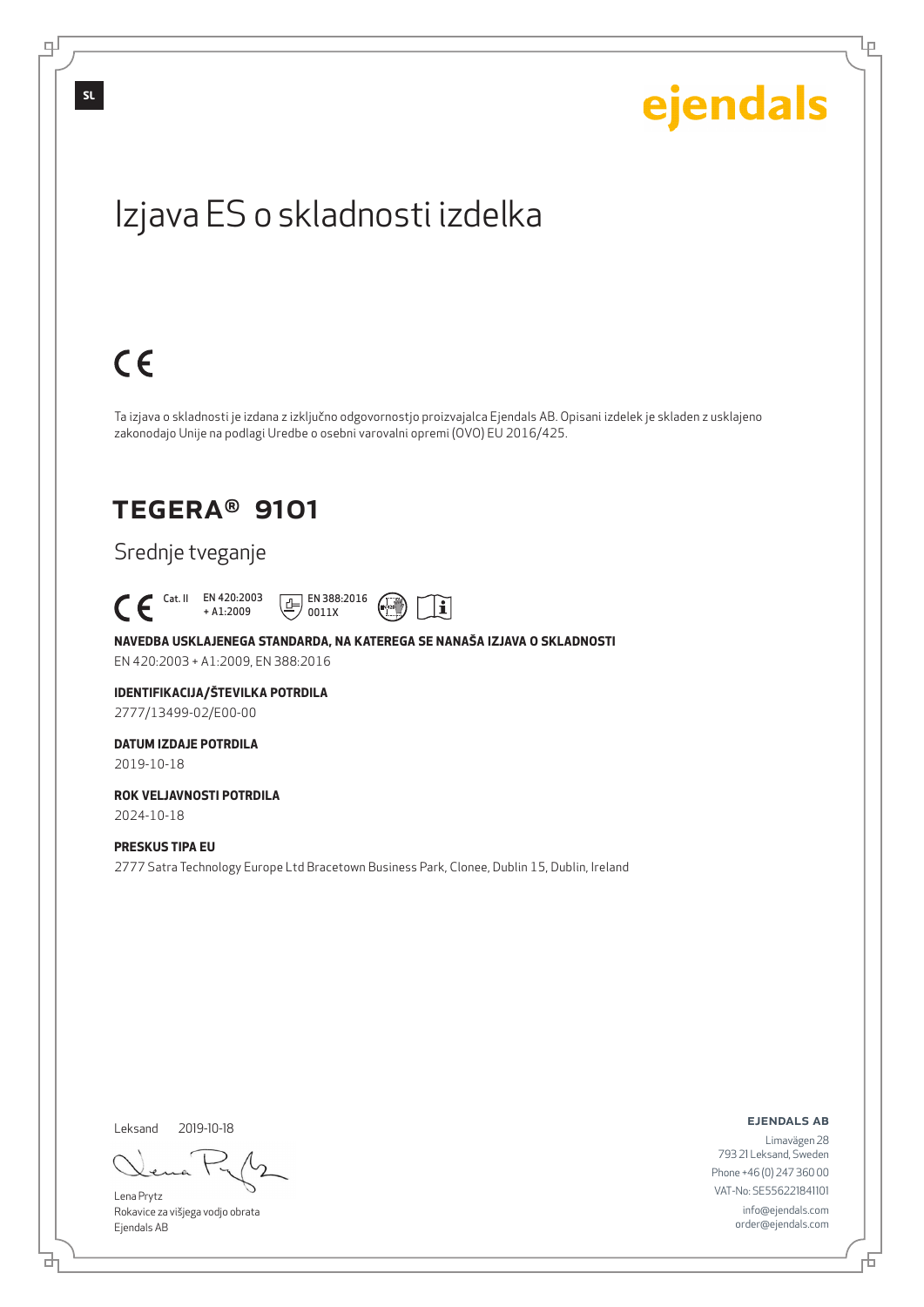# ejendals

Lρ

## ES atitikties deklaracija

## $C \in$

Ši atitikties deklaracija pateikiama tik gamintojo "Ejendals AB" atsakomybe. Nurodytas objektas atitinka Sąjungos derinamųjų teisės aktų asmeninių apsaugos priemonių reglamentą ES 2016/425.

## TEGERA® 9101

### Vidutinė rizika

### Cat. II EN 420:2003 + A1:2009





### **NUORODOS Į SUDERINTUS STANDARTUS, KURIAIS REMIANTIS DEKLARUOJAMA ATITIKTIS**

EN 420:2003 + A1:2009, EN 388:2016

#### **IDENTIFIKAVIMAS / SERTIFIKAVIMO NUMERIS**

2777/13499-02/E00-00

### **SERTIFIKAVIMO DATA**

2019-10-18

### **SERTIFIKATO GALIOJIMO PABAIGOS DATA**

2024-10-18

### **ES TIPO PATIKRINIMAS**

2777 Satra Technology Europe Ltd Bracetown Business Park, Clonee, Dublin 15, Dublin, Ireland

Leksand 2019-10-18

<u>다</u>

Lena Prytz Vyresniojo darbų vadovo pirštinės Ejendals AB

ejendals ab

Limavägen 28 793 21 Leksand, Sweden Phone +46 (0) 247 360 00 VAT-No: SE556221841101 info@ejendals.com order@ejendals.com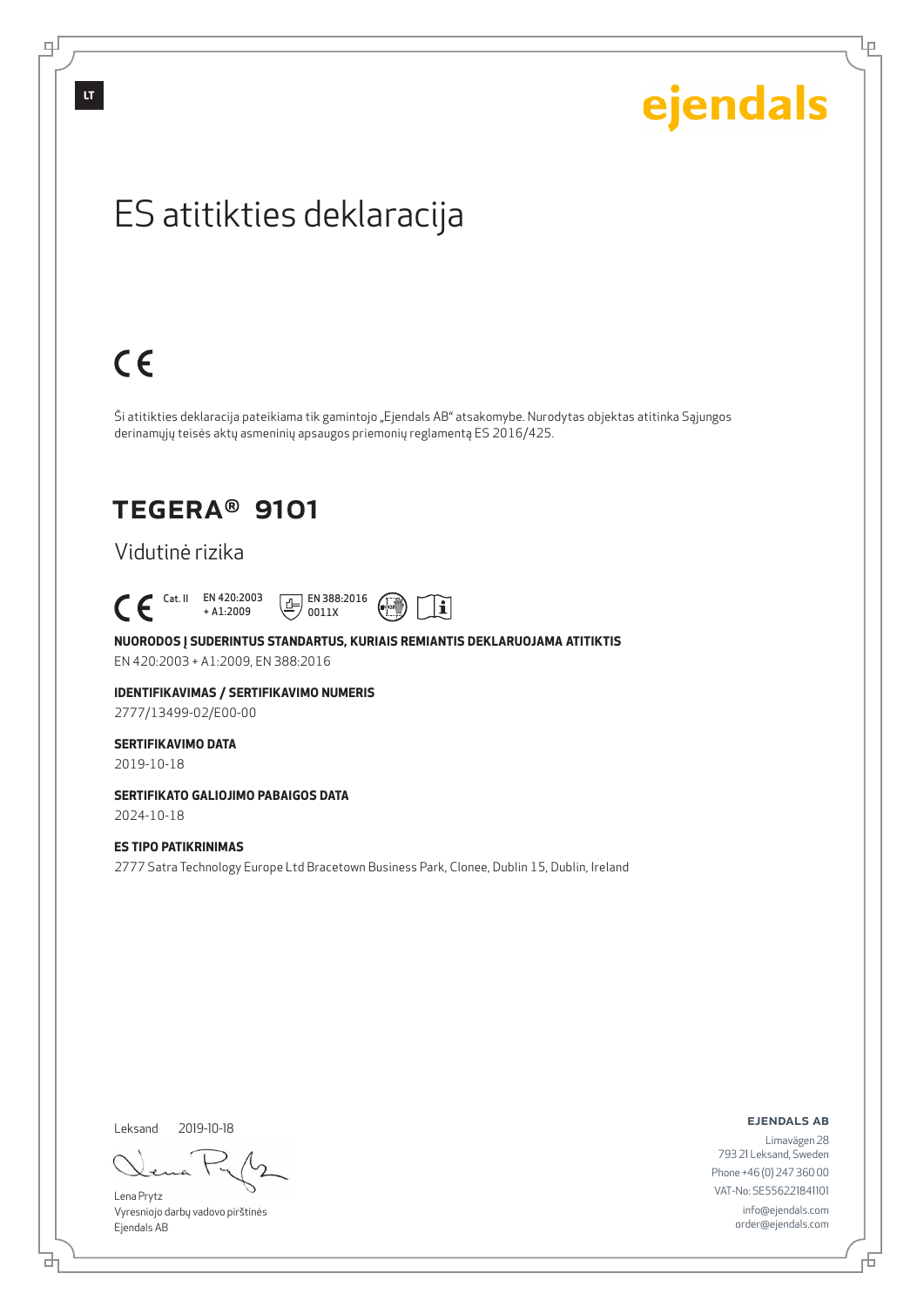# ejendals

Lρ

## ES deklarācija par atbilstību

# $C \in$

Par šīs atbilstības deklarācijas izsniegšanu pilnībā ir atbildīgs ražotājs Ejendals AB. Aprakstītais objekts atbilst vienotās likumu saskaņošanas regulai ES 2016/425 par individuālajiem aizsardzības līdzekļiem (IAL).

## TEGERA® 9101

## Vidējs risks

### Cat. II EN 420:2003 + A1:2009





### **ATSAUCES UZ HARMONIZĒTAJIEM STANDARTIEM, ATBILSTĪBA KURIEM TIEK APLIECINĀTA**

EN 420:2003 + A1:2009, EN 388:2016

### **SERTIFIKĀTA IDENTIFIKATORS/NUMURS**

2777/13499-02/E00-00

## **SERTIFIKĀTA DATUMS**

2019-10-18

#### **SERTIFIKĀTA DERĪGUMA TERMIŅŠ** 2024-10-18

### **ES TIPA PĀRBAUDE**

2777 Satra Technology Europe Ltd Bracetown Business Park, Clonee, Dublin 15, Dublin, Ireland

Leksand 2019-10-18

Lena Prytz Cimdu ražošanas vecākais rīkotājdirektors Ejendals AB

ejendals ab

Limavägen 28 793 21 Leksand, Sweden Phone +46 (0) 247 360 00 VAT-No: SE556221841101 info@ejendals.com order@ejendals.com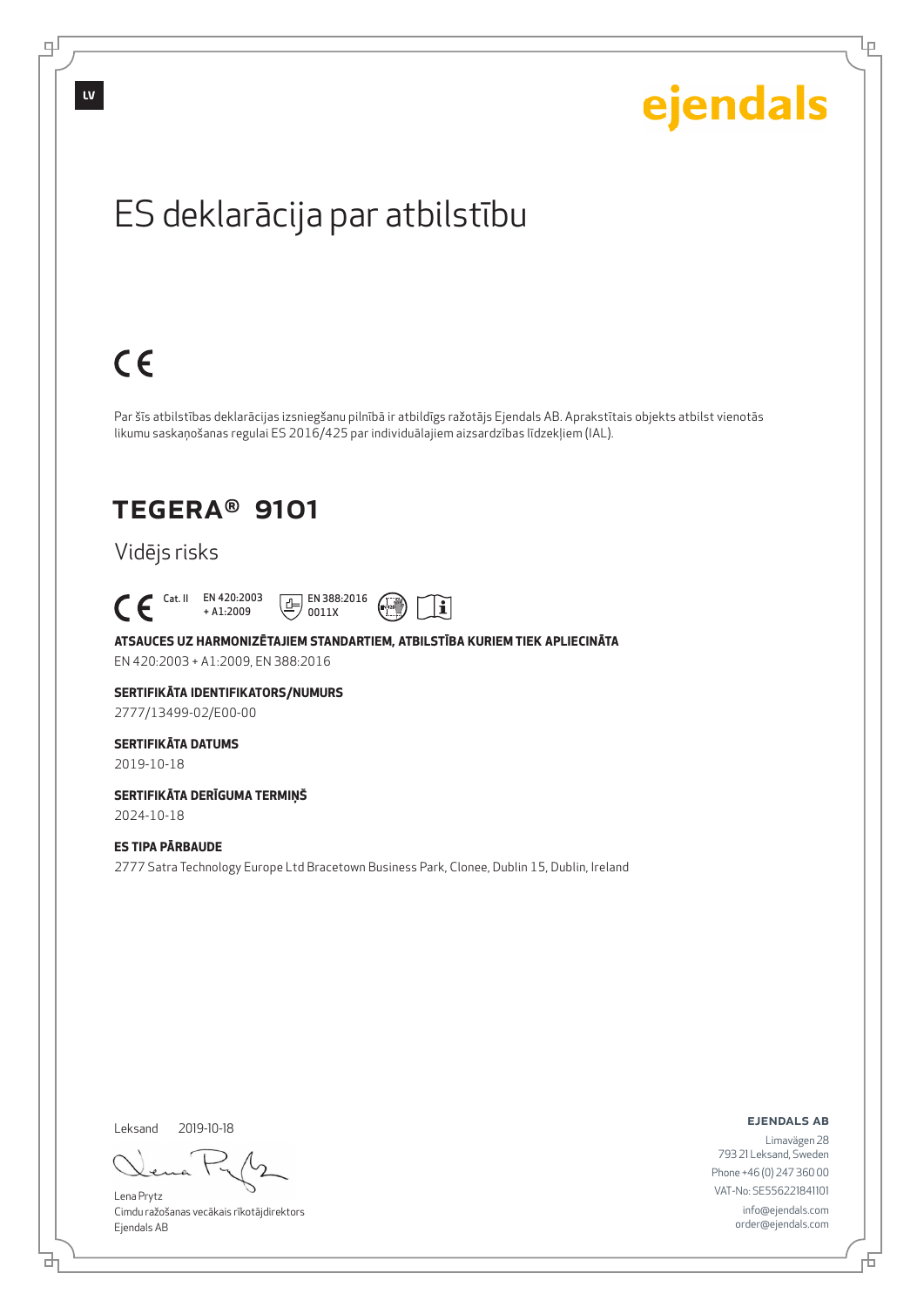Lр

## ЕС декларация за съответствие

## $C \in$

Настоящата декларация за съответствие е издадена на отговорността на производителя Ejendals AB. Предметът на декларацията е в съответствие със законодателството на Съюза за хармонизация относно личните предпазни средства (ЛПС), Регламент (ЕС) 2016/425.

## TEGERA® 9101

### Среден риск

#### Cat. II EN 420:2003 + A1:2009  $\boxed{E}$  EN 388:2016 0011X

## **ПОЗОВАВАНИЯ СЕ ХАРМОНИЗИРАНИ СТАНДАРТИ, ЗА КОИТО СЕ ДЕКЛАРИРА СЪОТВЕТСТВИЕ**

 $\mathbf i$ 

EN 420:2003 + A1:2009, EN 388:2016

#### **ИДЕНТИФИКАЦИЯ/НОМЕР НА СЕРТИФИКАТА**

2777/13499-02/E00-00

## **ДАТА НА ИЗДАВАНЕ НА СЕРТИФИКАТА**

2019-10-18

## **ДАТА НА ВАЛИДНОСТ НА СЕРТИФИКАТА**

2024-10-18

### **ЕС-ТИП ИЗСЛЕДВАНЕ**

2777 Satra Technology Europe Ltd Bracetown Business Park, Clonee, Dublin 15, Dublin, Ireland

Leksand 2019-10-18

브

Lena Prytz Ръкавици за старши ръководител на производството Ejendals AB

ejendals ab

Đ

Limavägen 28 793 21 Leksand, Sweden Phone +46 (0) 247 360 00 VAT-No: SE556221841101 info@ejendals.com order@ejendals.com

**BG**